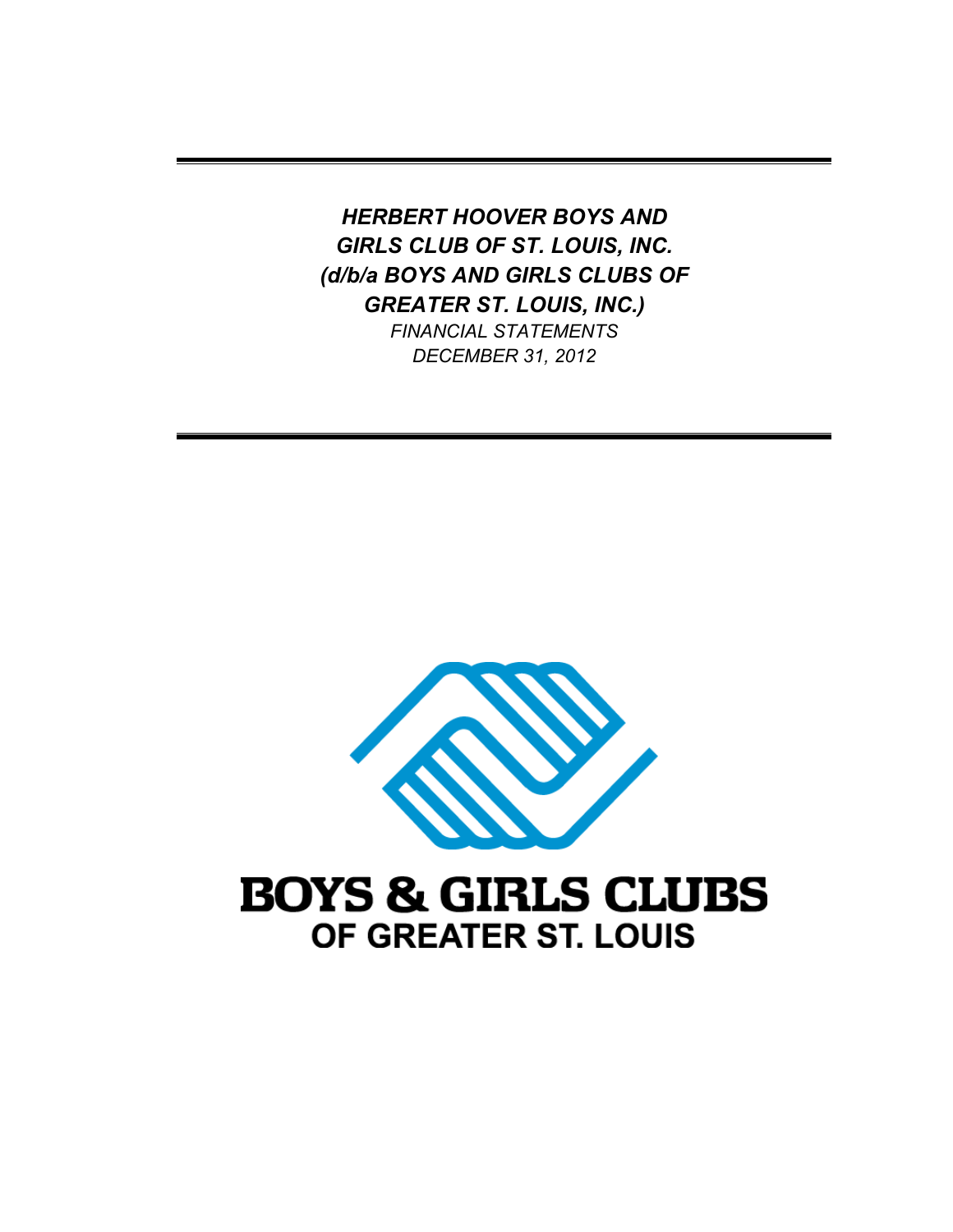# **Contents**

# **Page**

|--|--|--|

# **Financial Statements**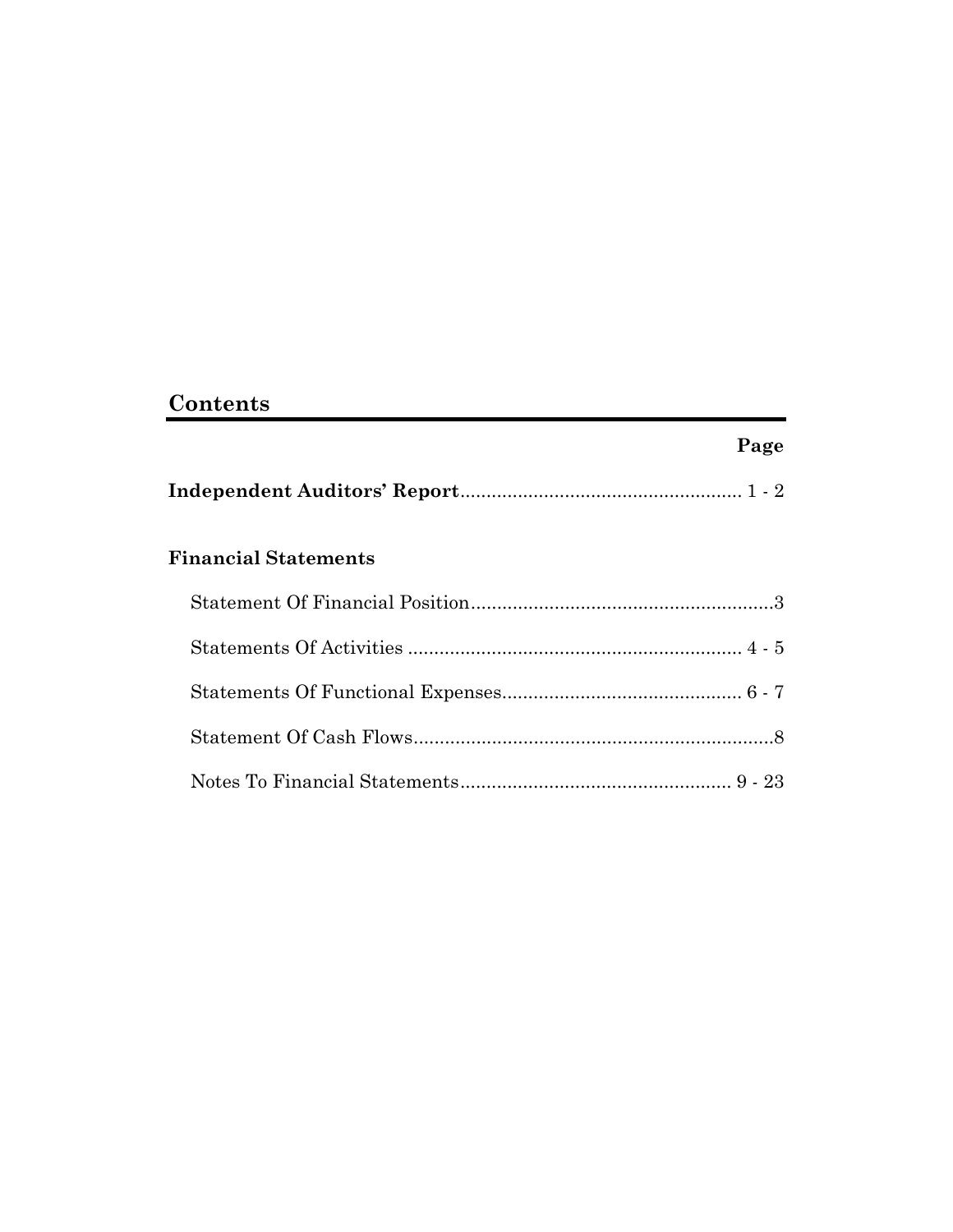

### **Independent Auditors' Report**

**RubinBrown LLP Certified Public Accountants** & Business Consultants

One North Brentwood Saint Louis, MO 63105

T 314.290.3300 F 314.290.3400

W rubinbrown.com  $F$  info@rubinbrown.com

Board of Directors Boys and Girls Clubs of Greater St. Louis, Inc. St. Louis, Missouri

### **Report On Financial Statements**

We have audited the accompanying financial statements of Herbert Hoover Boys and Girls Club d/b/a Boys and Girls Clubs of Greater St. Louis, Inc., a not-for-profit organization, which comprise the statement of financial position as of December 31, 2012 and 2011, and the related statements of activities, functional expenses, and cash flows for the years then ended, and the related notes to the financial statements.

### *Management's Responsibility For The Financial Statements*

Management is responsible for the preparation and fair presentation of these financial statements in accordance with accounting principles generally accepted in the United States of America; this includes the design, implementation, and maintenance of internal control relevant to the preparation and fair presentation of financial statements that are free from material misstatement, whether due to fraud or error.

# *Auditors' Responsibility*

Our responsibility is to express an opinion on these financial statements based on our audits. We conducted our audits in accordance with auditing standards generally accepted in the United States of America. Those standards require that we plan and perform the audit to obtain reasonable assurance about whether the financial statements are free from material misstatement.

An audit involves performing procedures to obtain audit evidence about the amounts and disclosures in the financial statements. The procedures selected depend on the auditors' judgment, including the assessment of the risks of material misstatement of the financial statements, whether due to fraud or error. In making those risk assessments, the auditor considers internal control relevant to the entity's preparation and fair presentation of the financial statements in order to design audit procedures that are appropriate in the circumstances, but not for the purpose of expressing an opinion on the effectiveness of the entity's internal control. Accordingly, we express no such opinion. An audit also includes evaluating the appropriateness of accounting policies used and the reasonableness of significant accounting estimates made by management, as well as evaluating the overall presentation of the financial statements.

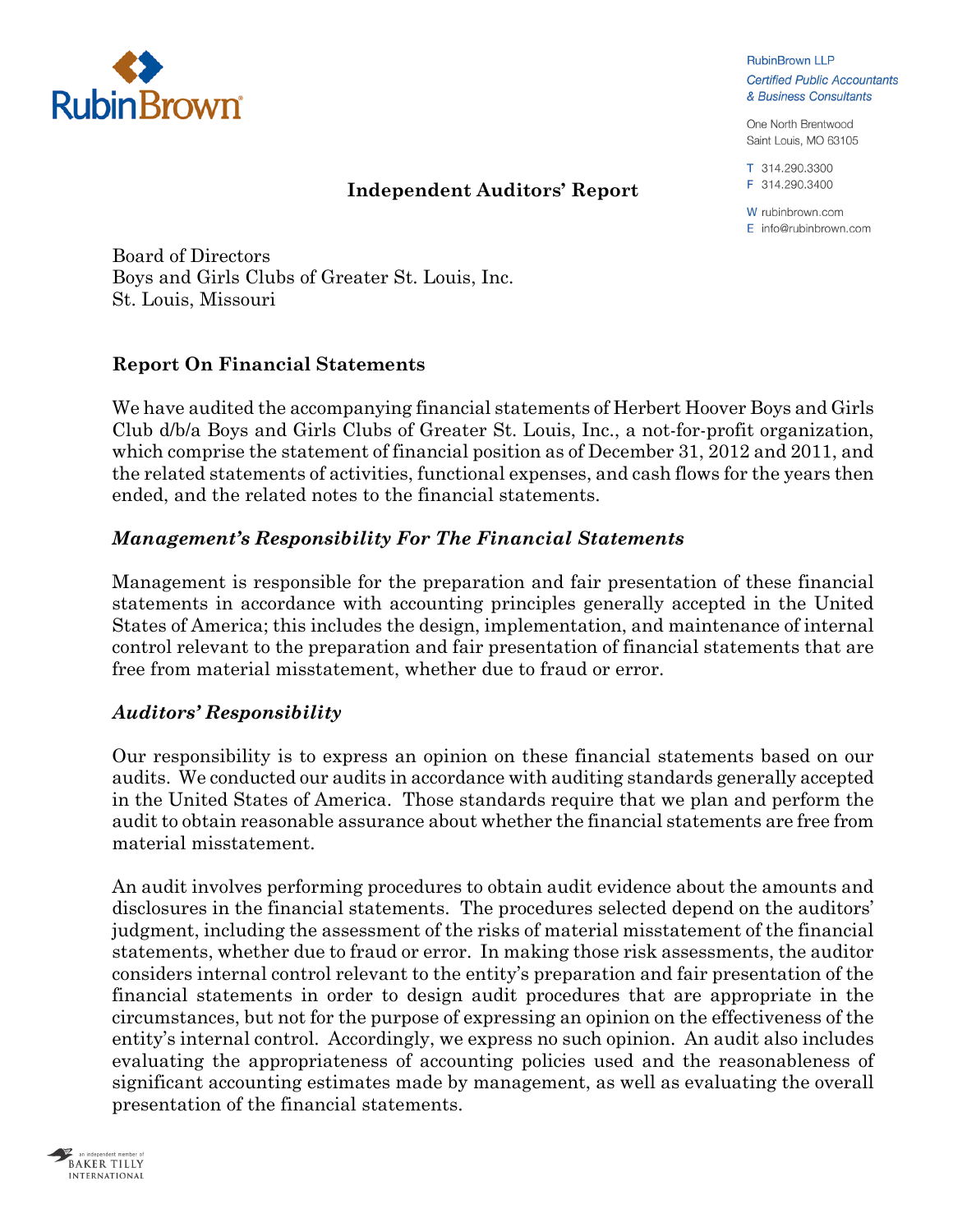We believe that the audit evidence we have obtained is sufficient and appropriate to provide a basis for our audit opinion.

# *Opinion*

In our opinion, the financial statements referred to above present fairly, in all material respects, the financial position of Herbert Hoover Boys and Girls Club d/b/a Boys and Girls Clubs of Greater St. Louis, Inc. as of December 31, 2012 and 2011, and the results of its operations and its cash flows for the years then ended, in accordance with accounting principles generally accepted in the United States of America.

RubinBrown LLP

July 8, 2013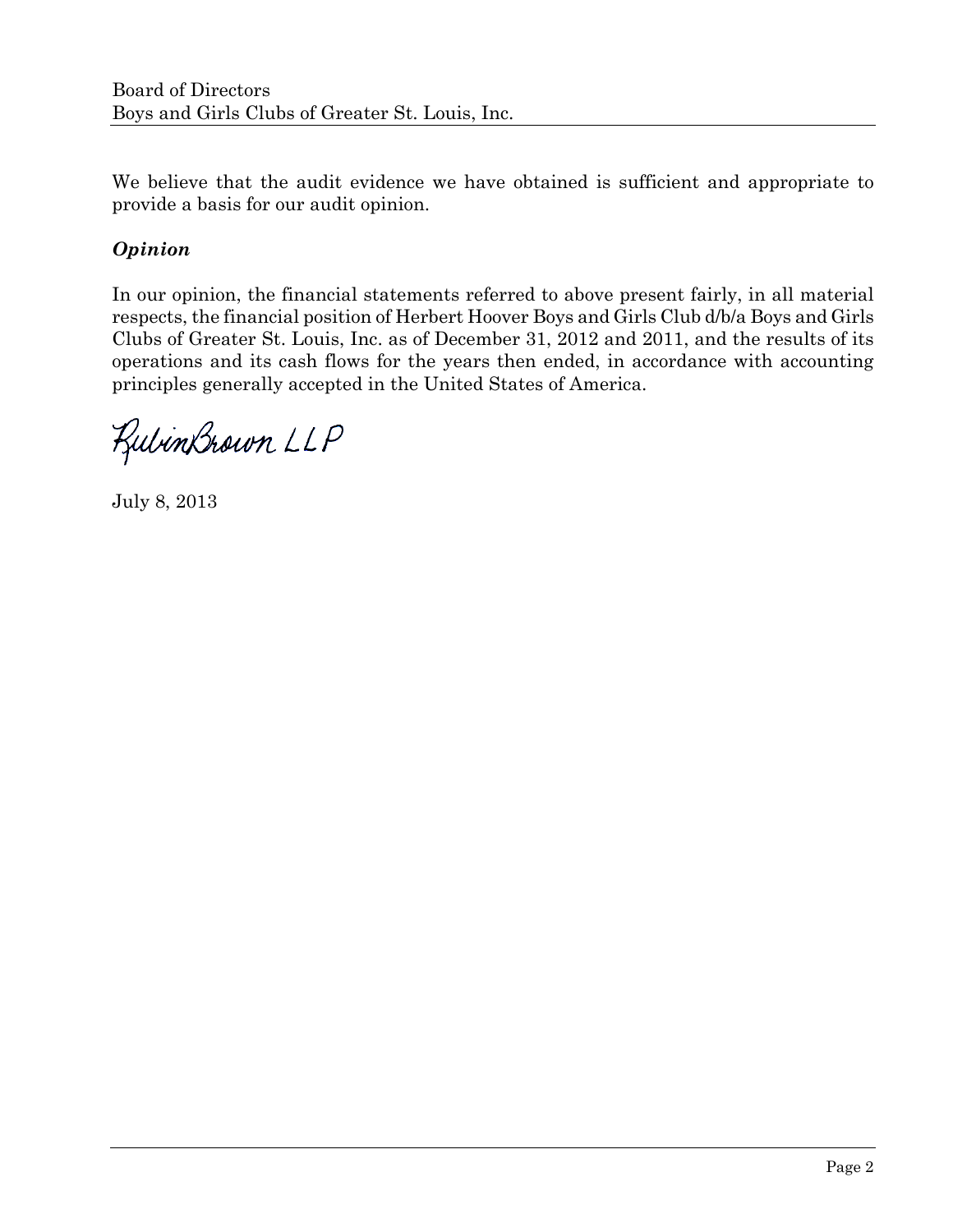# **BOYS AND GIRLS CLUBS OF GREATER ST. LOUIS, INC. STATEMENT OF FINANCIAL POSITION**

#### **Assets**

|                                                            |                   | December 31,  |
|------------------------------------------------------------|-------------------|---------------|
|                                                            | 2012              | 2011          |
| <b>Current Assets</b>                                      |                   |               |
| Cash and cash equivalents                                  | \$<br>157,909     | \$<br>246,729 |
| Investments - board designated (Note 3)                    | 703,098           | 936,453       |
| Unconditional promises to give - current (Note 4)          | 1,042,669         | 782,553       |
| Accounts receivable                                        | 389,649           | 131,090       |
| Prepaid insurance                                          |                   | 3,025         |
| <b>Total Current Assets</b>                                | 2,293,325         | 2,099,850     |
| <b>Unconditional Promises To Give - Long-Term (Note 4)</b> | 862,425           | 552,395       |
| <b>Property And Equipment (Notes 5 And 6)</b>              | 11,830,211        | 12, 158, 485  |
| Assets Restricted For Endowment (Notes 3 And 8)            | 2,388,240         | 1,913,800     |
| <b>Total Assets</b>                                        | 17,374,201<br>\$, | \$16,724,530  |

#### **Liabilities And Net Assets**

| <b>Current Liabilities</b>                        |    |            |              |
|---------------------------------------------------|----|------------|--------------|
| Current maturities of long-term debt (Note 6)     | \$ | 113,194    | \$<br>90,525 |
| Accounts payable and accrued expenses             |    | 232,695    | 97,164       |
| <b>Total Current Liabilities</b>                  |    | 345,889    | 187,689      |
|                                                   |    |            |              |
| Long-Term Debt (Note 6)                           |    | 1,288,239  | 1,404,393    |
|                                                   |    |            |              |
| <b>Total Liabilities</b>                          |    | 1,634,128  | 1,592,082    |
|                                                   |    |            |              |
| <b>Net Assets</b>                                 |    |            |              |
| Unrestricted Net Assets:                          |    |            |              |
| Operating                                         |    | 615,004    | 928,745      |
| Unrestricted - invested in property and equipment |    | 10,428,778 | 10,663,567   |
| Total Unrestricted Net Assets                     |    | 11,043,782 | 11,592,312   |
| Temporarily Restricted (Note 7)                   |    | 1,752,186  | 714,841      |
| Permanently Restricted (Note 8)                   |    | 2,944,105  | 2,825,295    |
| <b>Total Net Assets</b>                           |    | 15,740,073 | 15, 132, 448 |
|                                                   |    |            |              |
| <b>Total Liabilities And Net Assets</b>           | S  | 17,374,201 | \$16,724,530 |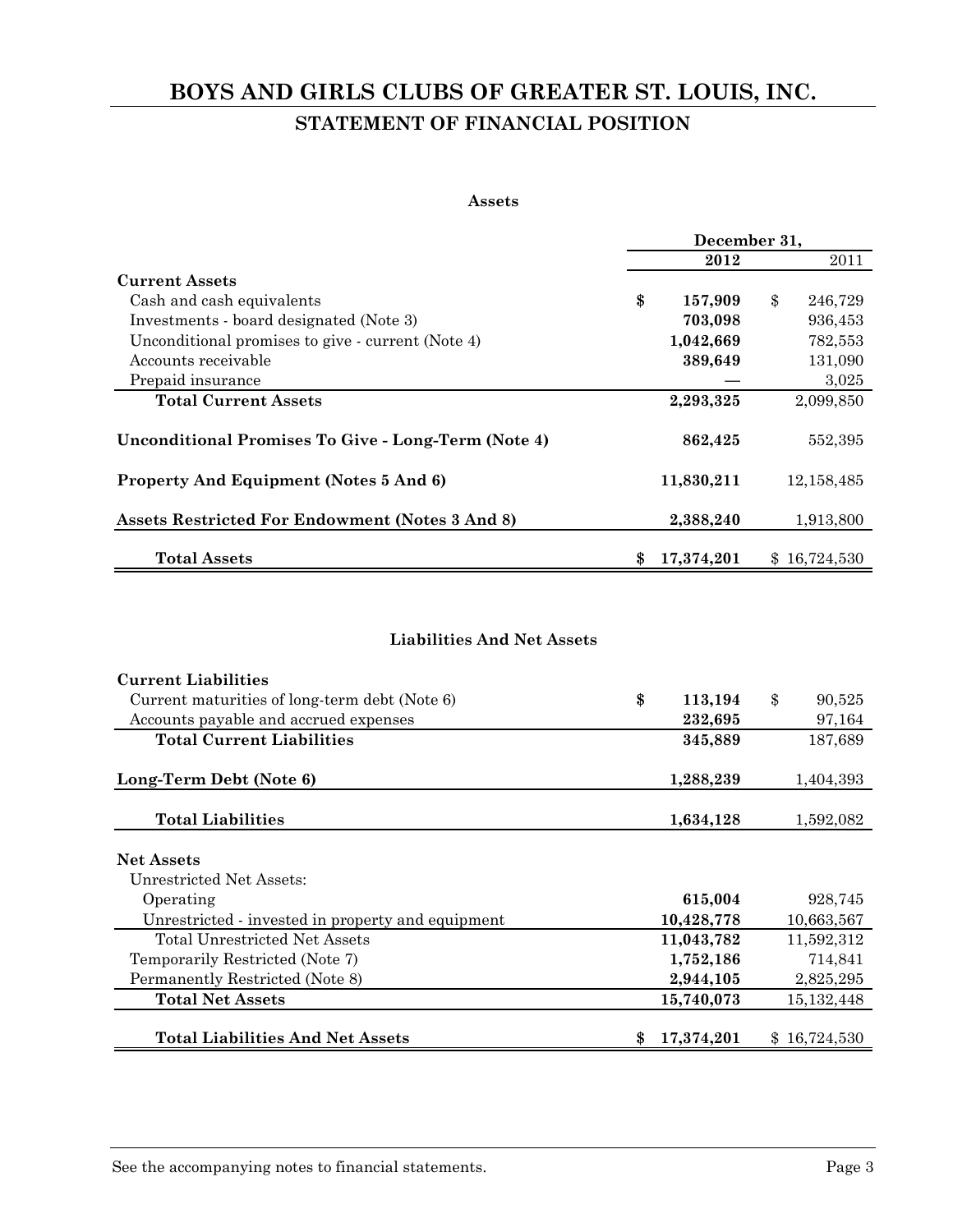#### **STATEMENT OF ACTIVITIES For The Year Ended December 31, 2012**

|                                                |               | Temporarily     | Permanently     |                  |
|------------------------------------------------|---------------|-----------------|-----------------|------------------|
| <b>Revenues And Support</b>                    | Unrestricted  | Restricted      | Restricted      | Total            |
| Contributions                                  | \$<br>426,061 | \$<br>270,385   | \$<br>118,810   | \$<br>815,256    |
| Grants and special purpose revenue             | 811,352       | 1,583,229       |                 | 2,394,581        |
| United Way                                     | 15,296        | 588,751         |                 | 604,047          |
| In-kind donations                              | 13,100        |                 |                 | 13,100           |
| Membership and program fees                    | 157,486       |                 |                 | 157,486          |
| Fundraising event revenue (net of direct costs |               |                 |                 |                  |
| of benefits to donors of \$93,943)             | 346,040       |                 |                 | 346,040          |
| Miscellaneous income                           | 8,771         |                 |                 | 8,771            |
|                                                | 1,778,106     | 2,442,365       | 118,810         | 4,339,281        |
| Net assets released from restrictions (Note 7) | 1,405,020     | (1,405,020)     |                 |                  |
|                                                |               |                 |                 |                  |
| <b>Total Revenues And Support</b>              | 3,183,126     | 1,037,345       | 118,810         | 4,339,281        |
| <b>Expenses</b>                                |               |                 |                 |                  |
| Herbert Hoover club                            | 1,575,860     |                 |                 | 1,575,860        |
| Adams Park club                                | 640,607       |                 |                 | 640,607          |
| South East Middle School club                  | 200,949       |                 |                 | 200,949          |
| East Middle School club                        | 251,225       |                 |                 | 251,225          |
| 21st Century community learning centers        | 51,296        |                 |                 | 51,296           |
| Mentor St. Louis                               | 119,393       |                 |                 | 119,393          |
| <b>Total Program Services</b>                  | 2,839,330     |                 |                 | 2,839,330        |
| General and administrative                     | 851,811       |                 |                 | 851,811          |
| Development and fundraising                    | 275,703       |                 |                 | 275,703          |
| <b>Total Expenses</b>                          | 3,966,844     | $\equiv$        |                 | 3,966,844        |
| Increase (Decrease) In Net Assets              |               |                 |                 |                  |
| <b>From Operations</b>                         |               |                 |                 |                  |
|                                                | (783, 718)    | 1,037,345       | 118,810         | 372,437          |
| <b>Interest And Dividend Income (Note 3)</b>   | 64,358        |                 |                 | 64,358           |
| <b>Realized And Unrealized Losses</b>          |               |                 |                 |                  |
| On Investments (Note 3)                        | 170,830       |                 |                 | 170,830          |
| <b>Increase (Decrease) In Net Assets</b>       | (548,530)     | 1,037,345       | 118,810         | 607,625          |
|                                                |               |                 |                 |                  |
| Net Assets - Beginning Of Year                 | 11,592,312    | 714,841         | 2,825,295       | 15,132,448       |
| Net Assets - End Of Year                       | \$11,043,782  | 1,752,186<br>\$ | 2,944,105<br>\$ | 15,740,073<br>\$ |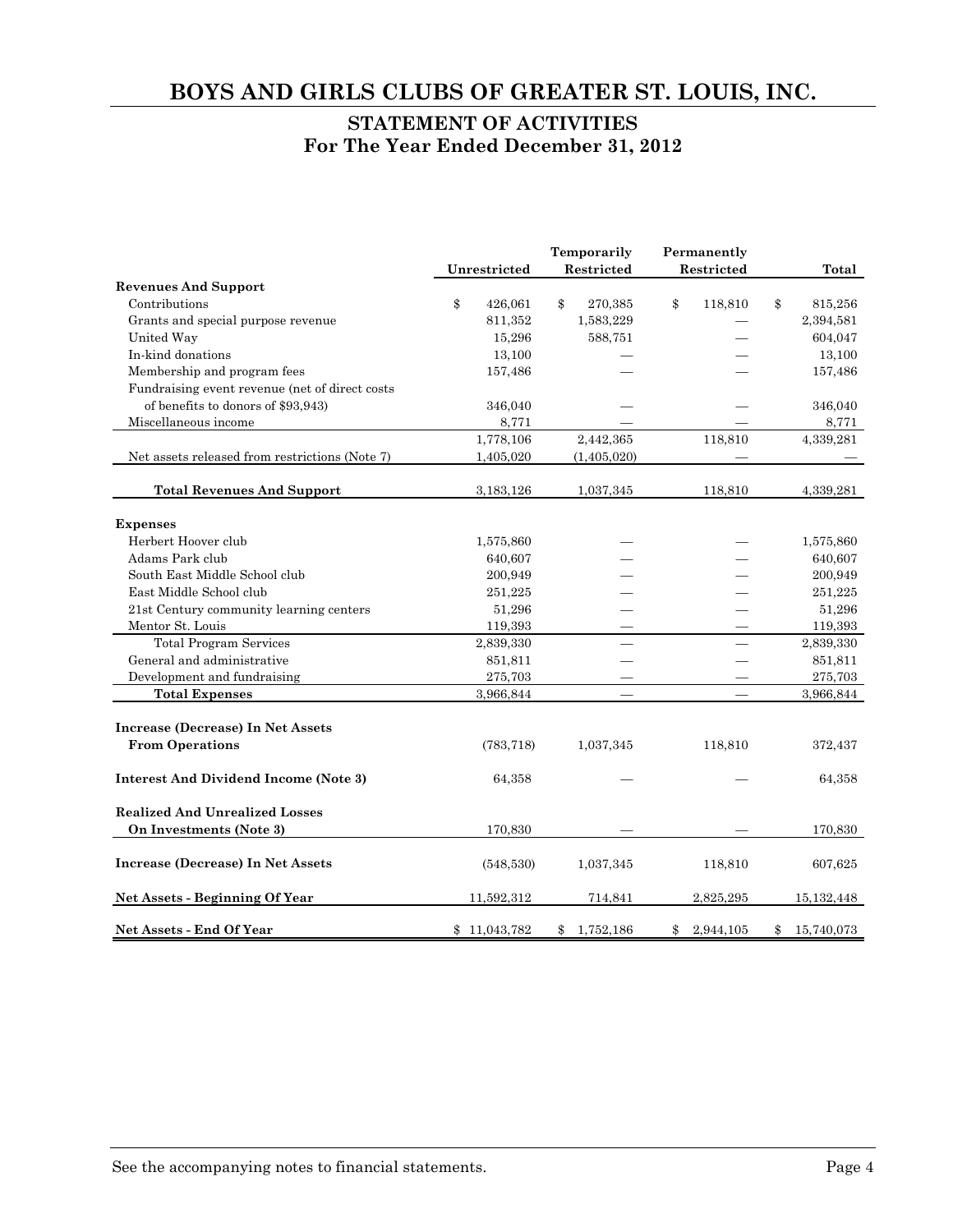#### **STATEMENT OF ACTIVITIES For The Year Ended December 31, 2011**

|                                                                        | Unrestricted     | Temporarily<br>Restricted | Permanently<br>Restricted | <b>Total</b>       |
|------------------------------------------------------------------------|------------------|---------------------------|---------------------------|--------------------|
| <b>Revenues And Support</b>                                            |                  |                           |                           |                    |
| Contributions                                                          | \$<br>73,421     | \$<br>704,684             | 1,052,395<br>\$           | \$<br>1,830,500    |
| Grants and special purpose revenue                                     | 1,499,154        |                           |                           | 1,499,154          |
| United Way                                                             | 11,469           | 580,751                   |                           | 592,220            |
| Membership and program fees                                            | 222,570          |                           |                           | 222,570            |
| Fundraising event revenue (net of direct costs                         |                  |                           |                           |                    |
| of benefits to donors of \$101,108)                                    | 281,407          |                           |                           | 281,407            |
| Miscellaneous income                                                   | 25,686           |                           |                           | 25,686             |
|                                                                        | 2,113,707        | 1,285,435                 | 1,052,395                 | 4,451,537          |
| Net assets released from restrictions (Note 7)                         | 1,395,095        | (1, 395, 095)             |                           |                    |
| <b>Total Revenues And Support</b>                                      | 3,508,802        | (109, 660)                | 1,052,395                 | 4,451,537          |
| <b>Expenses</b>                                                        |                  |                           |                           |                    |
| Herbert Hoover club                                                    | 1,824,398        |                           |                           | 1,824,398          |
| Adams Park club                                                        | 659,977          |                           |                           | 659,977            |
| South East Middle School club                                          | 234,728          |                           |                           | 234,728            |
| East Middle School club                                                | 166,003          |                           |                           | 166,003            |
| 21st Century community learning centers                                | 174,541          |                           |                           | 174,541            |
| Mentor St. Louis                                                       | 113,269          |                           |                           | 113,269            |
| <b>Total Program Services</b>                                          | 3,172,916        |                           |                           | 3,172,916          |
| General and administrative                                             | 598,165          |                           |                           | 598,165            |
| Development and fundraising                                            | 272,917          |                           |                           | 272,917            |
| <b>Total Expenses</b>                                                  | 4,043,998        |                           | $\overline{\phantom{0}}$  | 4,043,998          |
| Increase (Decrease) In Net Assets From                                 |                  |                           |                           |                    |
| Operations                                                             | (535, 196)       | (109, 660)                | 1,052,395                 | 407,539            |
| <b>Interest And Dividend Income (Note 3)</b>                           | 53,126           |                           |                           | 53,126             |
| <b>Realized And Unrealized Gains On</b><br><b>Investments (Note 3)</b> | (46, 279)        |                           |                           | (46, 279)          |
| <b>Clarification Of Donor Intent (Note 3)</b>                          | (797, 893)       | (202, 107)                | 1,000,000                 |                    |
| <b>Increase (Decrease) In Net Assets</b>                               | (1,326,242)      | (311, 767)                | 2,052,395                 | 414,386            |
| <b>Net Assets - Beginning Of Year</b>                                  | 12,918,554       | 1,026,608                 | 772,900                   | 14,718,062         |
| Net Assets - End Of Year                                               | \$<br>11,592,312 | \$<br>714,841             | 2,825,295<br>\$           | \$<br>15, 132, 448 |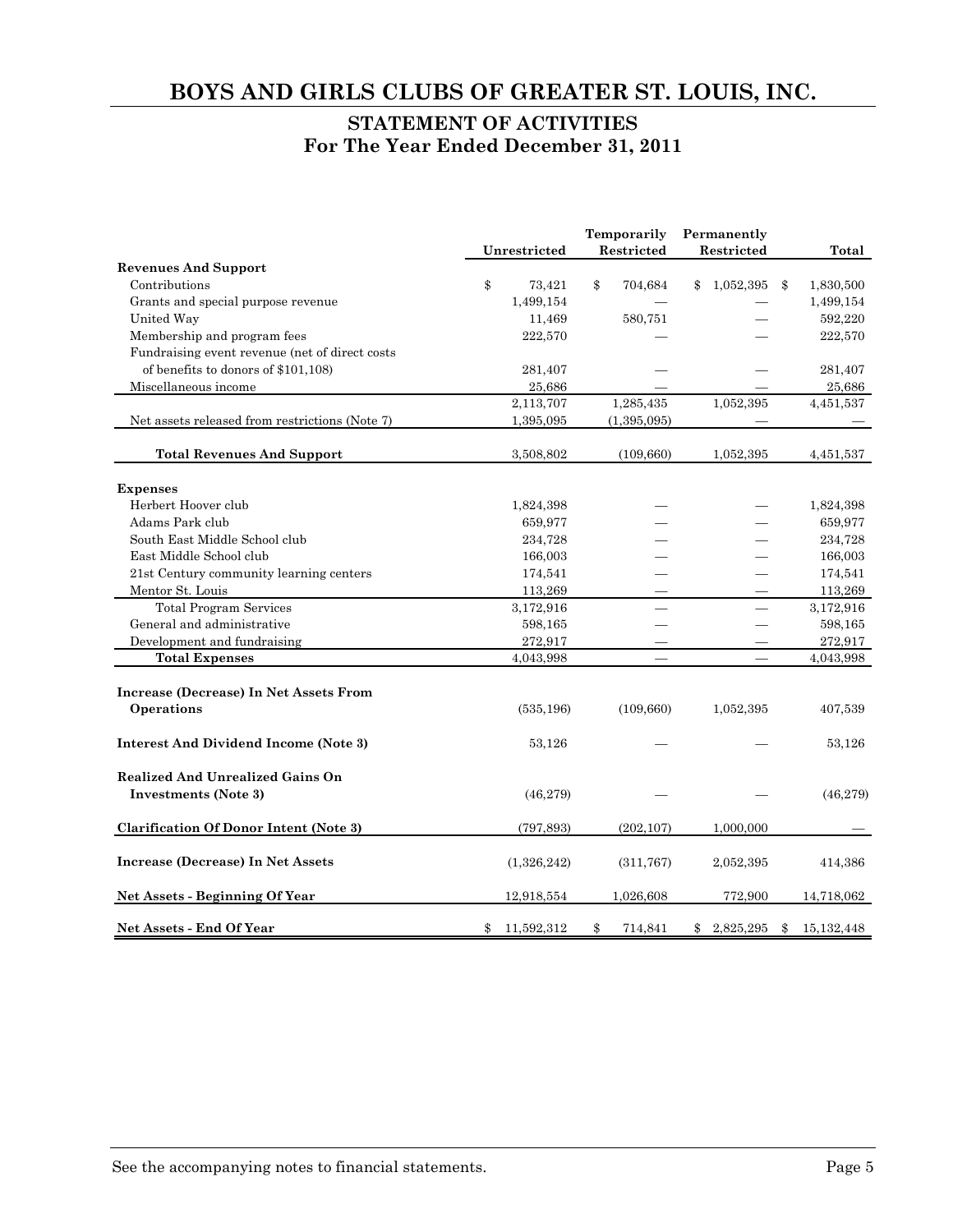#### **STATEMENT OF FUNCTIONAL EXPENSES For The Year Ended December 31, 2012**

|                                          |                    |                          |             |                    | 21st Century             |                                 |             |                |           |                |                                 |             |
|------------------------------------------|--------------------|--------------------------|-------------|--------------------|--------------------------|---------------------------------|-------------|----------------|-----------|----------------|---------------------------------|-------------|
|                                          |                    |                          | South East  |                    | Community                |                                 |             |                | General   |                | Development                     |             |
|                                          | Herbert            | Adams                    | Middle      | <b>East Middle</b> | Learning                 | Mentor                          |             |                | And       |                | And                             |             |
|                                          | <b>Hoover Club</b> | Park Club                | School Club | <b>School Club</b> | <b>Centers</b>           | St. Louis                       | Total       | Administrative |           |                | Fundraising                     | Total       |
| Personnel expenses                       | \$<br>733,734      | \$<br>398,989            | \$167,406   | \$207,281          | \$<br>40,528             | \$108,205                       | \$1,656,143 | \$             | 520,342   | $\mathbf{\Re}$ | 206,993                         | \$2,383,478 |
| Professional fees                        | 13,060             |                          |             |                    | 2,500                    | 410                             | 15,970      |                | 86,220    |                | 34,878                          | 137,068     |
| Liability insurance                      | 28,706             | 19,029                   | 7,929       | 8,475              | 5,330                    | 2,132                           | 71,601      |                | 14,106    |                | $\overline{\phantom{m}}$        | 85,707      |
| Office supplies                          | 25,805             | 12,843                   | 7,062       | 16,599             | 1,057                    | 1,840                           | 65,206      |                | 42,541    |                | 8,255                           | 116,002     |
| Telephone                                | 13,871             | 2,834                    |             |                    | $\overline{\phantom{0}}$ | $\qquad \qquad$                 | 16,705      |                | 22,346    |                | $\overline{\phantom{m}}$        | 39,051      |
| Postage and shipping                     | 521                | 421                      | 586         | 116                |                          | $\overbrace{\qquad \qquad }^{}$ | 1,644       |                | 4,483     |                | 1,842                           | 7,969       |
| Occupancy and security                   | 257,238            | 48,918                   | 229         |                    | --                       | $\qquad \qquad$                 | 306,385     |                | 385       |                | $\qquad \qquad$                 | 306,770     |
| Travel                                   | 623                | 83                       | 33          | 923                | 484                      | 476                             | 2,622       |                | 5,884     |                | 1,090                           | 9,596       |
| Equipment rental and maintenance         | 29,145             | 6,209                    | 309         | 209                | 8                        | 18                              | 35,898      |                | 9,706     |                | $\qquad \qquad$                 | 45,604      |
| Dues and subscriptions                   | 3,009              | 7                        | 7           | 7                  |                          | $\overline{\phantom{0}}$        | 3,030       |                | 26,590    |                | 1,998                           | 31,618      |
| Printing and publishing                  | 2,399              | 334                      | 195         | 195                |                          | $\overline{\phantom{0}}$        | 3,123       |                | 2,483     |                | 3,357                           | 8,963       |
| Conferences, conventions and meetings    | 6,935              | $\overline{\phantom{a}}$ |             |                    |                          | 347                             | 7,282       |                | 16,267    |                | 410                             | 23,959      |
| Contracted services and program supplies | 112,046            | 16,565                   | 17,193      | 17,420             | 1,389                    | 5,965                           | 170,578     |                | 23,889    |                | 104                             | 194,571     |
| Advertising and promotions               | 1,060              |                          |             |                    |                          | $\qquad \qquad$                 | 1,060       |                | 30,820    |                | 16,774                          | 48,654      |
| Depreciation                             | 273,782            | 134,375                  |             |                    |                          | $\hspace{0.1mm}-\hspace{0.1mm}$ | 408,157     |                | 30,420    |                | $\hspace{0.1mm}-\hspace{0.1mm}$ | 438,577     |
| Interest expense                         | 73,900             | --                       |             |                    |                          | —                               | 73,900      |                | 8,211     |                | $\overline{\phantom{0}}$        | 82,111      |
| Other - bank and merchant fees           | 26                 | $\overline{\phantom{0}}$ |             |                    |                          |                                 | 26          |                | 7,118     |                | $\mathbf{2}$                    | 7,146       |
|                                          | 1,575,860          | \$<br>640,607            | 200,949     | \$251,225          | 51,296                   | \$119,393                       | \$2,839,330 |                | \$851,811 |                | 275,703                         | \$3,966,844 |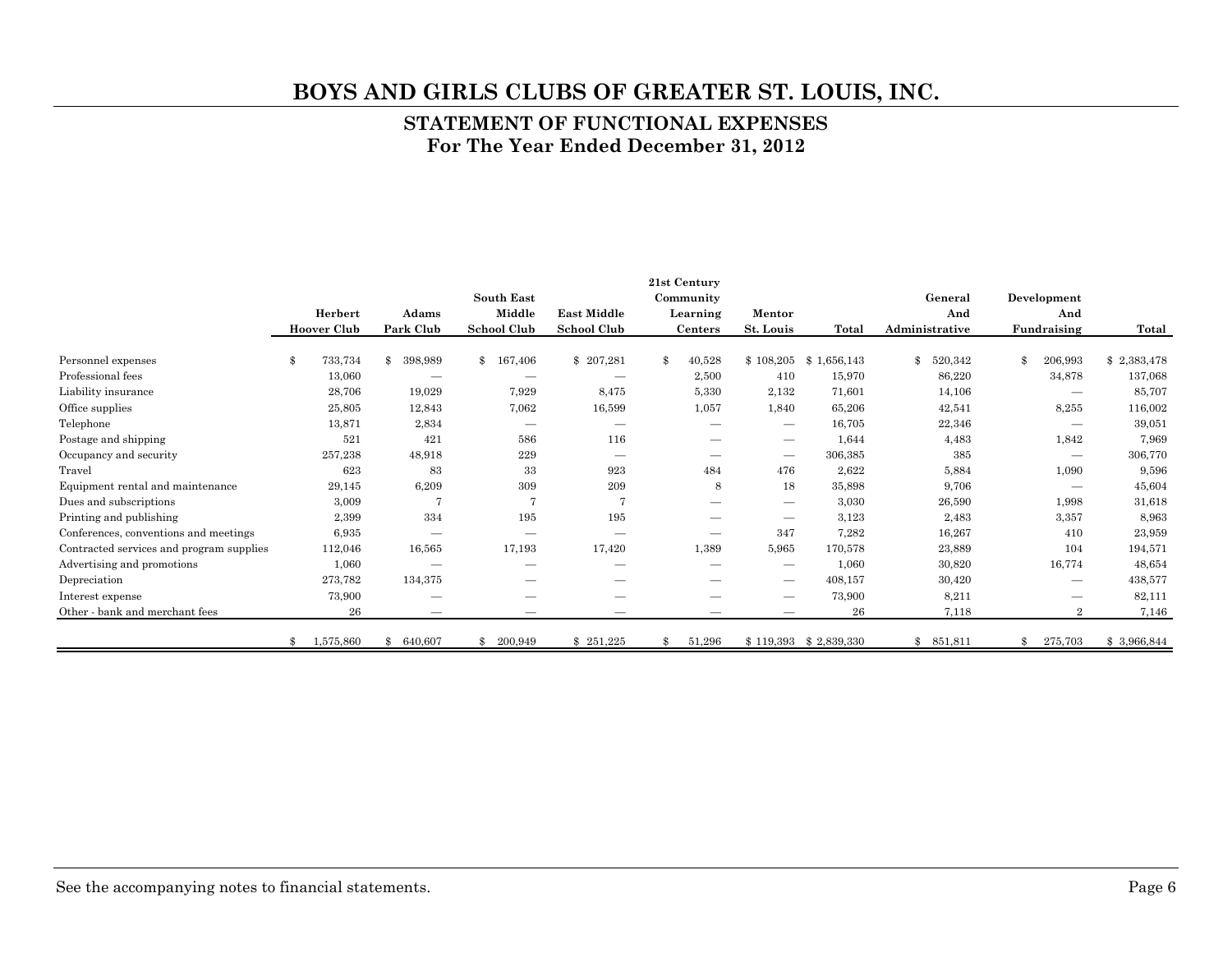#### **STATEMENT OF FUNCTIONAL EXPENSES For The Year Ended December 31, 2011**

|                                          |               |                    |                          |                          |                          | 21st Century             |                          |                     |                |                          |           |
|------------------------------------------|---------------|--------------------|--------------------------|--------------------------|--------------------------|--------------------------|--------------------------|---------------------|----------------|--------------------------|-----------|
|                                          |               |                    |                          | <b>South East</b>        |                          | Community                |                          |                     | General        | Development              |           |
|                                          |               | Herbert            | Adams                    | Middle                   | <b>East Middle</b>       | Learning                 | Mentor                   |                     | And            | And                      |           |
|                                          |               | <b>Hoover Club</b> | Park Club                | <b>School Club</b>       | School Club              | Centers                  | St. Louis                | Total               | Administrative | Fundraising              | Total     |
| Personnel expenses                       | $\mathbf{\$}$ | 894,408            | \$<br>423,569            | $\mathbb{S}$<br>217,903  | \$138,371                | \$144,618                | 105,173<br>- \$          | 1,924,042<br>\$1    | \$.<br>242,591 | \$<br>210,866 \$         | 2,377,499 |
| Professional fees                        |               | 46,405             | 20                       |                          |                          |                          | 63                       | 46,488              | 100,956        | 3,356                    | 150,800   |
| Liability insurance                      |               | 17,310             | 11,228                   | 4,679                    | 5,614                    | 9,825                    | 1,871                    | 50,527              | 38,743         | —                        | 89,270    |
| Office supplies                          |               | 20,213             | 6,066                    | 6,207                    | 5,311                    | 1,449                    | 2,108                    | 41,354              | 36,399         | 9,503                    | 87,256    |
| Telephone                                |               | 10,408             | 3,590                    |                          |                          | —                        | $\hspace{0.05cm}$        | 13,998              | 20,820         |                          | 34,818    |
| Postage and shipping                     |               | 426                | $\overline{\phantom{0}}$ | 48                       | 23                       | 63                       | $\overline{\phantom{m}}$ | 560                 | 6,924          | 3,781                    | 11,265    |
| Occupancy and security                   |               | 244,154            | 35,825                   | $\overline{\phantom{0}}$ |                          |                          | $\longrightarrow$        | 279,979             | 51,240         |                          | 331,219   |
| Travel                                   |               | 13,828             | 99                       | 602                      | 767                      | 4,138                    | 13                       | 19,447              | 9,162          | 1,991                    | 30,600    |
| Equipment rental and maintenance         |               | 36,767             | 9,400                    | 142                      | 65                       | 75                       | 3,043                    | 49,492              | 10,122         | 1,716                    | 61,330    |
| Dues and subscriptions                   |               | 1,604              |                          | $\qquad \qquad$          | $\overline{\phantom{m}}$ |                          | $\hspace{0.05cm}$        | 1,604               | 24,709         | 3,049                    | 29,362    |
| Printing and publishing                  |               | 2,246              | 74                       | 242                      | 242                      |                          | 596                      | 3,400               | 1,715          | 3,378                    | 8,493     |
| Conferences, conventions and meetings    |               | 9,925              | $\overline{\phantom{0}}$ | $\overline{\phantom{m}}$ | $\overline{\phantom{m}}$ | $\overline{\phantom{0}}$ | 20                       | 9,945               | 4,304          | 550                      | 14,799    |
| Contracted services and program supplies |               | 149,113            | 33,361                   | 4,629                    | 15,431                   | 14,346                   | 347                      | 217,227             | 8,754          | 8,828                    | 234,809   |
| Advertising and promotions               |               | 2,319              | 144                      | 276                      | 179                      | 27                       | 35                       | 2,980               | 131            | 25,759                   | 28,870    |
| Depreciation                             |               | 293,445            | 136,601                  |                          |                          |                          | $\hspace{0.05cm}$        | 430,046             | 32,605         | $\qquad \qquad$          | 462,651   |
| Interest expense                         |               | 81,827             | –                        |                          |                          |                          | —                        | 81,827              | 8,377          |                          | 90,204    |
| Other - bank and merchant fees           |               |                    | $\overline{\phantom{0}}$ | $\overline{\phantom{m}}$ | $\overline{\phantom{m}}$ | $\overline{\phantom{0}}$ |                          |                     | 613            | 140                      | 753       |
|                                          | \$            | 1,824,398          | $\mathbf{\$}$<br>659,977 | $\mathbf{s}$<br>234,728  | \$166,003                | $$174,541$ \$            |                          | 113,269 \$3,172,916 | 598,165<br>S   | 272,917<br>$\mathbf{\$}$ | 4,043,998 |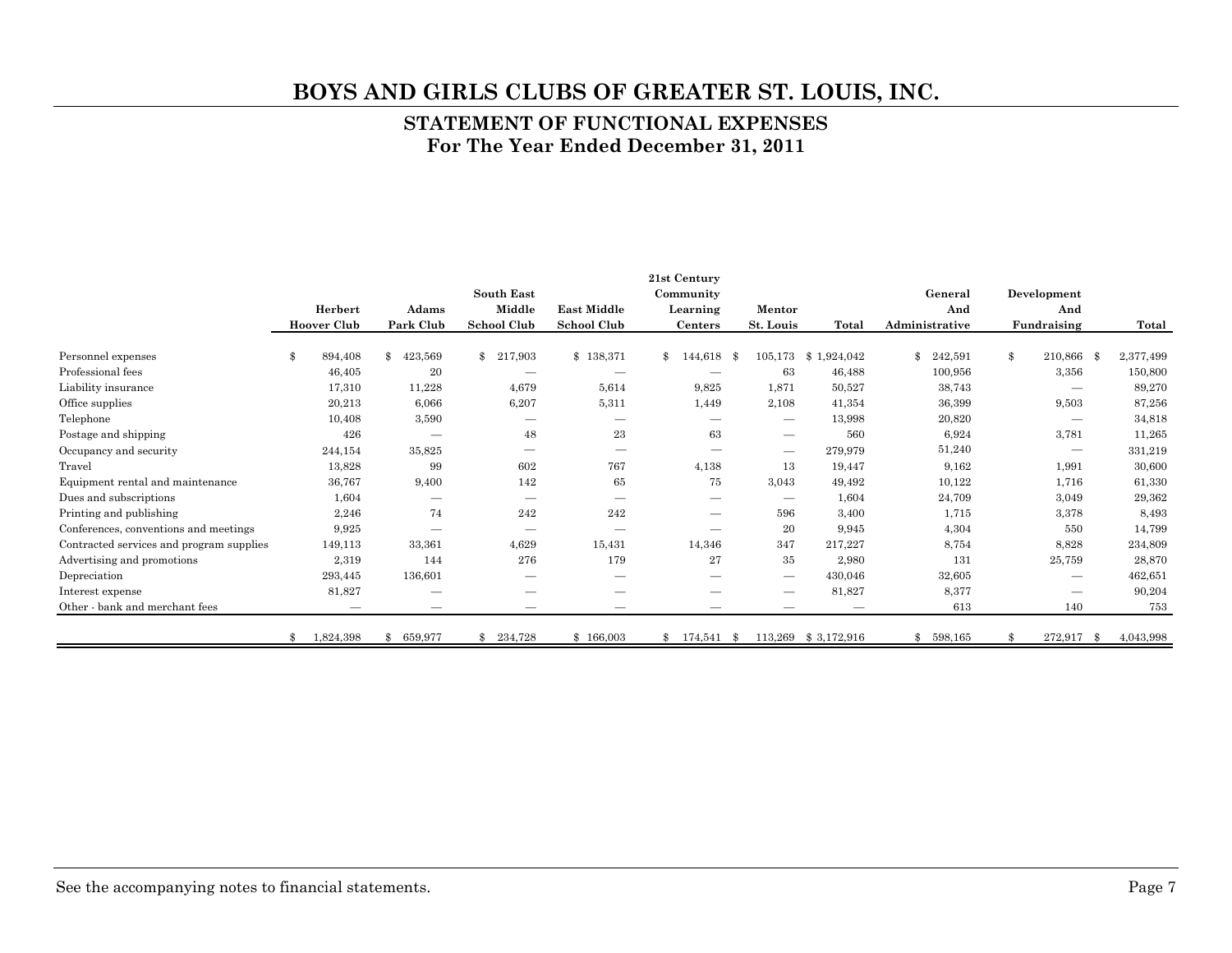# **BOYS AND GIRLS CLUBS OF GREATER ST. LOUIS, INC. STATEMENT OF CASH FLOWS**

|                                                              | <b>For The Years</b>      |               |
|--------------------------------------------------------------|---------------------------|---------------|
|                                                              | <b>Ended December 31,</b> |               |
|                                                              | 2012                      | 2011          |
| <b>Cash Flows From Operating Activities</b>                  |                           |               |
| Increase in net assets                                       | \$<br>607,625             | \$<br>414,386 |
| Adjustments to reconcile increase in net assets              |                           |               |
| to net cash provided by (used in) operating activities:      |                           |               |
| Depreciation                                                 | 438,577                   | 462,651       |
| Contributions restricted for endowment                       | (300,000)                 | (300,000)     |
| Realized and unrealized (gains) losses on investments        | (170, 830)                | 46,279        |
| Write-off of discretionary retirement contribution           |                           | (19,040)      |
| Changes in assets and liabilities:                           |                           |               |
| Increase in unconditional promises to give                   | (570, 146)                | (513, 012)    |
| (Increase) decrease in accounts receivable                   | (258, 559)                | 64,853        |
| Decrease in prepaid insurance                                | 3,025                     | 7,163         |
| Decrease in bank overdraft liability                         |                           | (45, 409)     |
| Increase (decrease) in accounts payable and accrued expenses | 135,531                   | (42, 144)     |
| Net Cash Provided By (Used In) Operating Activities          | (114, 777)                | 75,727        |
|                                                              |                           |               |
| <b>Cash Flows From Investing Activities</b>                  |                           |               |
| Proceeds from sale of investments                            | 2,775,101                 | 1,007,178     |
| Purchases of investments                                     | (2,845,356)               | (1, 154, 761) |
| Purchases of property and equipment                          | (110, 303)                |               |
| <b>Net Cash Used In Investing Activities</b>                 | (180, 558)                | (147, 583)    |
|                                                              |                           |               |
| <b>Cash Flows From Financing Activities</b>                  |                           |               |
| Payments on long-term debt                                   | (93, 485)                 | (85, 393)     |
| Proceeds from endowment contributions                        | 300,000                   | 300,000       |
| <b>Net Cash Provided By Financing Activities</b>             | 206,515                   | 214,607       |
|                                                              |                           |               |
| Net Increase (Decrease) In Cash And Cash Equivalents         | (88, 820)                 | 142,751       |
|                                                              |                           |               |
| Cash And Cash Equivalents - Beginning Of Year                | 246,729                   | 103,978       |
|                                                              |                           |               |
| <b>Cash And Cash Equivalents - End Of Year</b>               | \$<br>157,909             | \$<br>246,729 |
| Supplemental Disclosure Of Cash Flow Information             |                           |               |
| Interest paid                                                | \$<br>82,112              | \$<br>97.910  |
|                                                              |                           |               |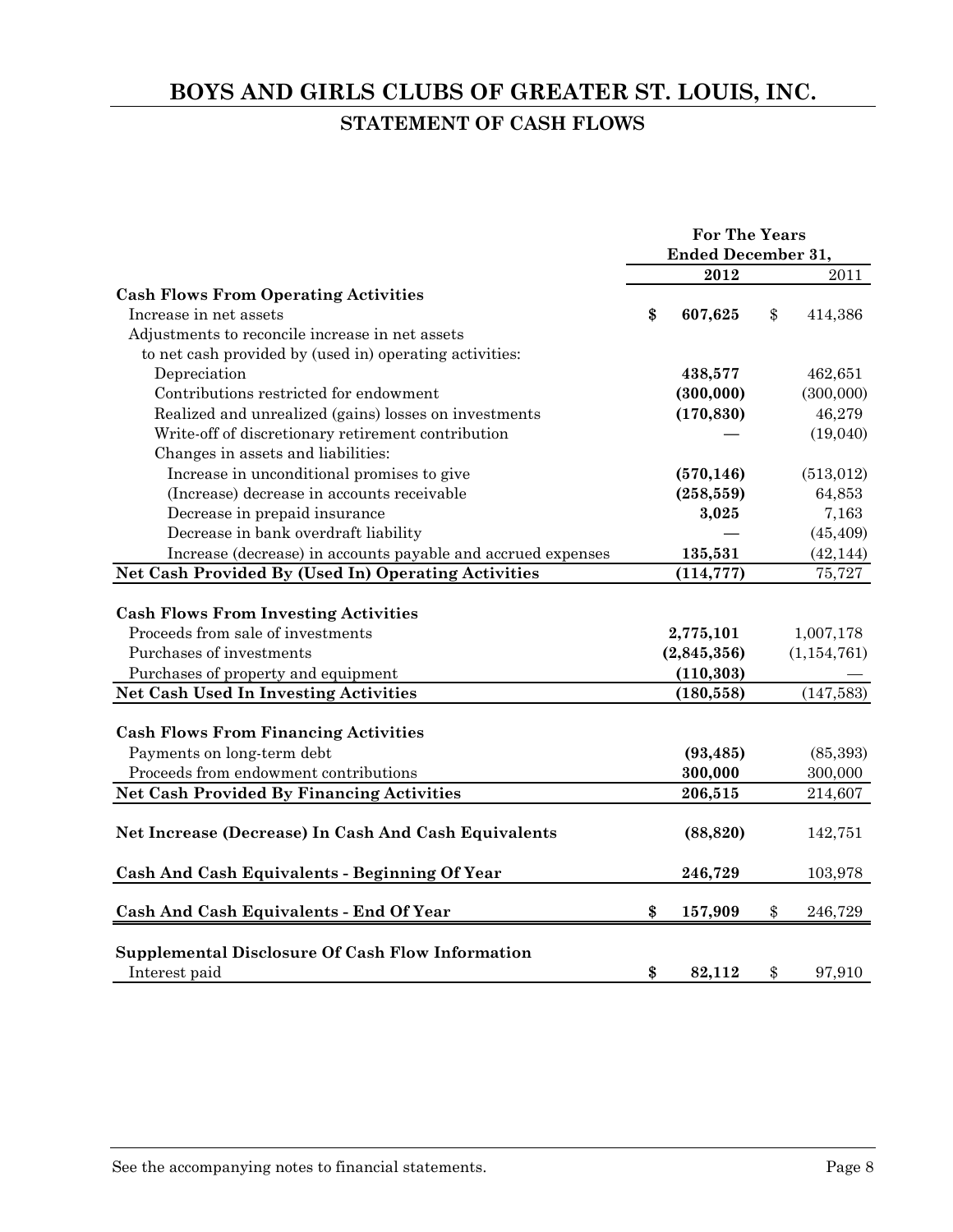**NOTES TO FINANCIAL STATEMENTS December 31, 2012 And 2011** 

# **1. Summary Of Significant Accounting Policies**

### **Basis Of Accounting**

The accompanying financial statements of Herbert Hoover Boys and Girls Club of St. Louis, Inc. d/b/a Boys and Girls Clubs of Greater St. Louis (the Organization) have been prepared on the accrual basis of accounting. Income is recognized when earned and expenses are recognized when incurred.

### **Basis Of Presentation**

The financial statement presentation follows the requirements of the Financial Accounting Standards Board for Not-for-Profit Organizations by presenting assets and liabilities within similar groups and classifying them in ways that provide relevant information about their interrelationships, liquidity and financial flexibility. As a result, the Organization is required to report its financial position and activities according to the following three classes of assets:

*Unrestricted Net Assets* represent those net assets that are not subject to donor-imposed stipulations. All contributions are considered to be available for unrestricted use unless specifically restricted by the donor.

*Temporarily Restricted Net Assets* represent those net assets whose use has been limited by donor-imposed stipulations that either can be fulfilled or expire by the passage of time.

*Permanently Restricted Net Assets* represent those net assets whose use has been limited by donor-imposed stipulations that will remain in effect in perpetuity.

### **Estimates And Assumptions**

Management uses estimates and assumptions in preparing financial statements in conformity with accounting principles generally accepted in the United States of America. Those estimates and assumptions affect the reported amounts of assets and liabilities, the disclosure of contingent assets and liabilities and the reported revenues and expenses. Actual results could differ from those estimates. Material estimates that are particularly susceptible to significant change in the near term relate to the determination of the allowance for uncollectible receivables and promises to give.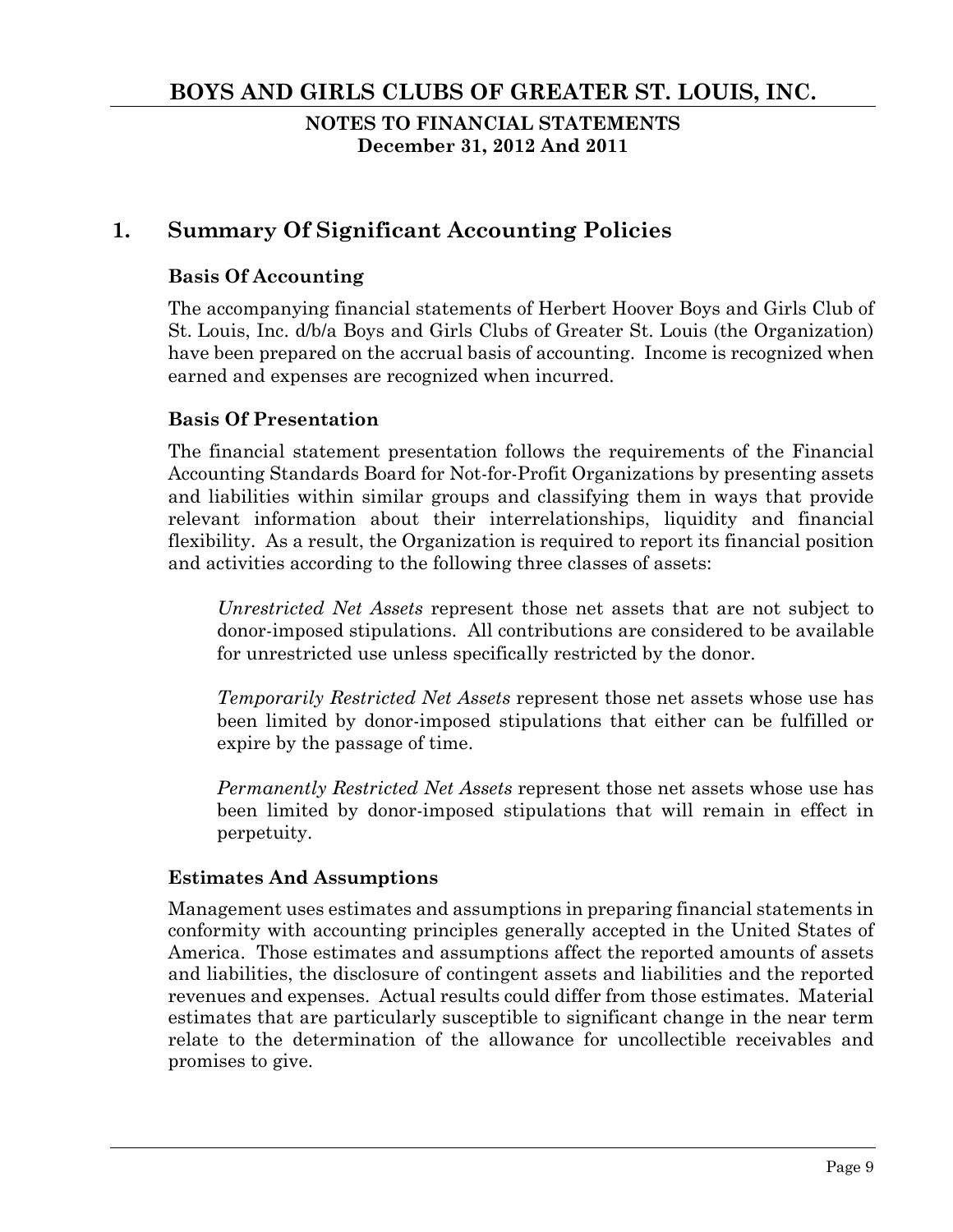Notes To Financial Statements *(Continued)*

# **Cash And Cash Equivalents**

The Organization considers all unrestricted balances held in checking accounts, savings accounts and short-term investment accounts with original maturity dates of three months or less to be cash equivalents.

The Organization maintains its cash and cash equivalents at several banks and with several investment managers. At various times throughout the year, bank deposits may exceed federally insured limits. In addition, some cash equivalents consist of money market funds which are not covered by Federal Deposit Insurance Corporation.

At December 31, 2012 and 2011, \$73,461 and \$149,070, respectively, were restricted as part of the Organizations funding agreement with the Deaconess Foundation (the Foundation).

### **Investments**

Certificates of deposits are reported at cost plus accrued interest which approximates fair value. All other investments are reported at fair valued based on quoted prices in active markets for identical assets (Level 1) or on significant other observable inputs (Level 2) as described in Note 11. Gains or losses on sales of investments are determined on a specific cost identification method. Unrealized gains and losses are determined based on year-end fair value fluctuations. All investment income is reported as increases or decreases in unrestricted net assets unless a donor or law restricts the use of the income.

Investment securities are exposed to various risks such as interest rate, market and credit risks. Due to the level of risk associated with certain investment securities, it is at least reasonably possible that changes in the values of investment securities will occur in the near term and such changes could materially affect the amounts reported in the statement of financial position.

# **Fair Value Of Financial Instruments**

Various methods and assumptions were used to estimate the fair value of each class of financial instruments. Cash and cash equivalents are valued at their carrying amount due to their short maturities. Investments are reported at fair value based on quoted market prices or other significant inputs. The carrying value of all other financial instruments approximates fair value.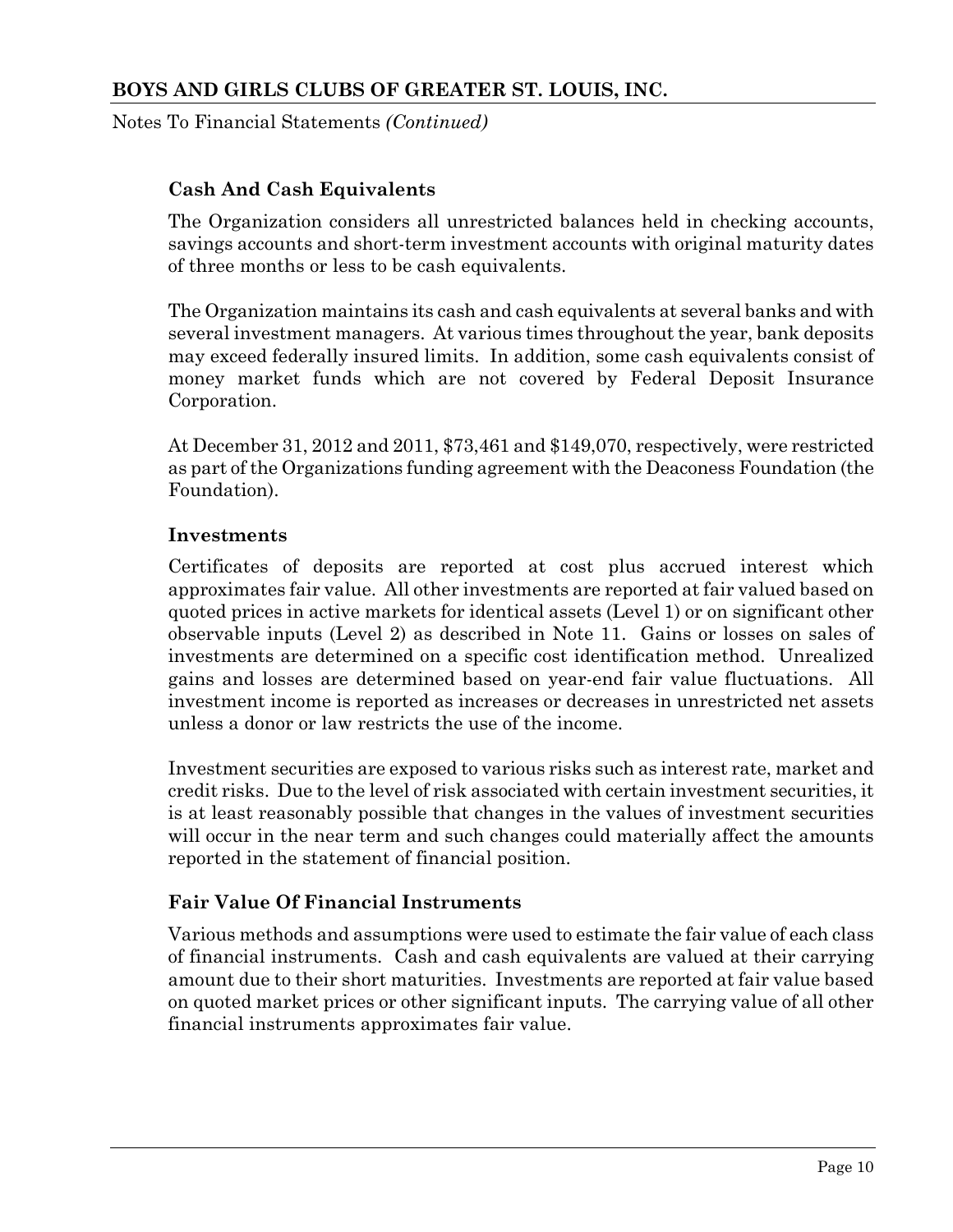Notes To Financial Statements *(Continued)*

### **Accounts Receivable**

Accounts receivable are stated at the amount management expects to collect from outstanding balances. Management provides for probable uncollected amounts through a charge to earnings and a credit to a valuation allowance based on its assessment of the current status of individual accounts. Balances that are still outstanding after management has used reasonable collection efforts are written off through a charge to the valuation allowance and a credit to trade accounts receivable. Management has determined that no valuation allowance is necessary for accounts receivable as of December 31, 2012 or 2011.

### **Unconditional Promises To Give**

Unconditional promises to give in future periods are recognized as support in the period the promises are received. Promises to give, which depend upon specified future and certain events, are reported at the amount management expects to collect on balances outstanding at year end. Management provides for probable uncollected amounts through a charge to contribution revenue and a credit to a valuation allowance based on its assessment of the current status of the existing receivables. Balances that are still outstanding after management has used reasonable collection efforts are written off through a charge to the valuation allowance and a credit to promises to give. Management has determined that no change in the allowance is necessary as of December 31, 2012 or 2011.

Unconditional gifts expected to be collected within one year are reported at their net realizable value. Unconditional gifts expected to be collected in future years are reported at the present value of estimate future cash flows. The resulting discount is amortized and reported as contribution revenue in the statement of activities.

### **Property And Equipment**

Property and equipment are carried at cost, if purchased, or at fair value, if donated, less accumulated depreciation computed using the straight-line method over periods ranging from 3 to 40 years. The Organization capitalizes all expenditures in excess of \$2,500 for property and equipment.

### **Restricted And Unrestricted Support And Revenue**

The Organization reports gifts of cash and other assets as restricted support if they are received with donor stipulations that limit the use of the donated assets. When a donor restriction expires, that is, when a stipulated time restriction ends or purpose restriction is accomplished, temporarily restricted net assets are reclassified to unrestricted net assets and reported in the statement of activities as net assets released from restrictions.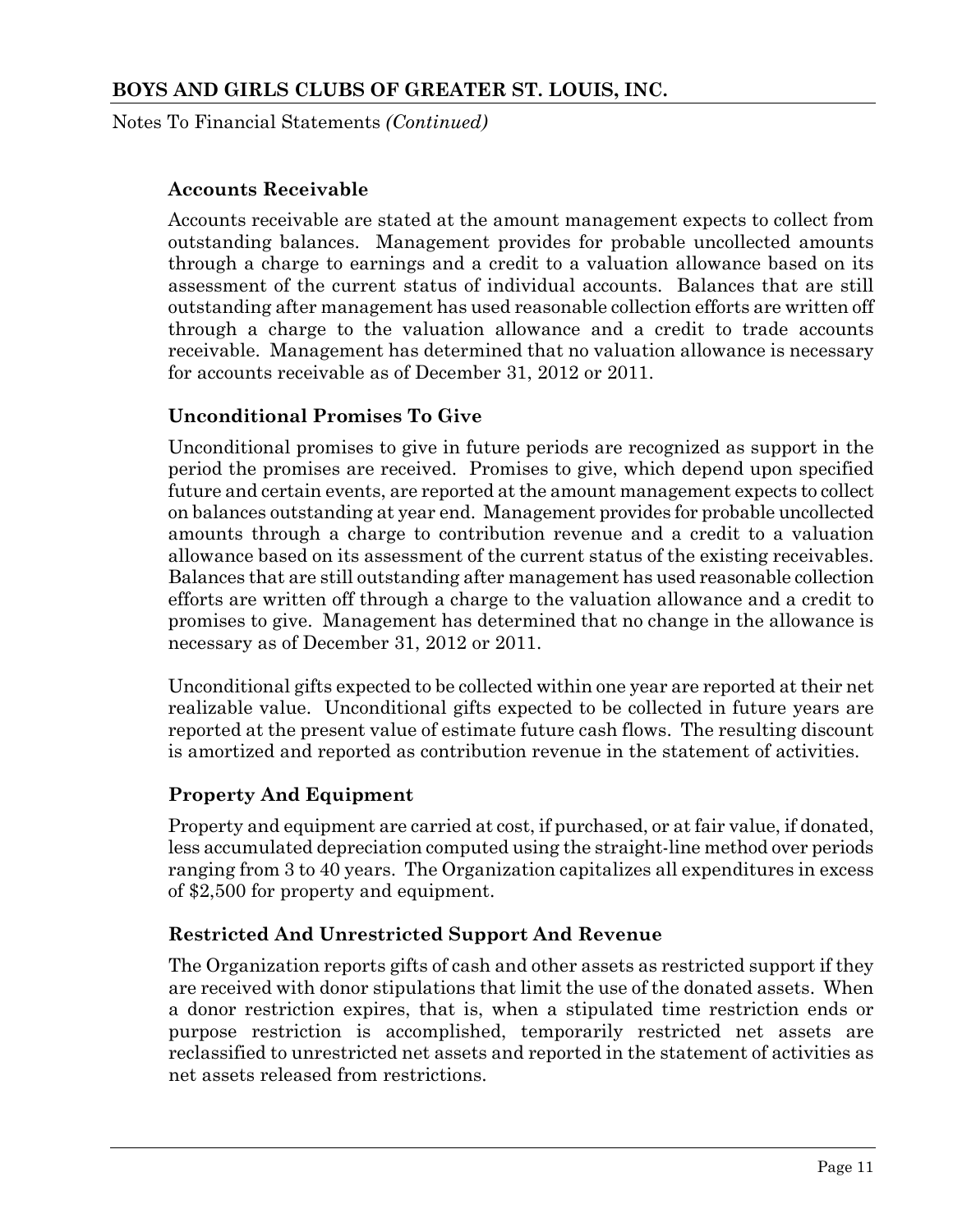Notes To Financial Statements *(Continued)*

### **Donated Property, Services And Materials**

Various equipment, services and materials are donated to the Organization. Donated equipment, certain donated professional services and donated materials are recorded as contributions at their estimated fair value on the dates of the contributions. From time to time, the Organization receives donated goods that it passes along to its members, but would not otherwise purchase. The Organization is not the ultimate beneficiary of these donated goods, therefore, revenue is not recorded. In addition, a substantial number of other volunteers have donated their time to the Organization's program services and fundraising activities. This volunteer time has not been recorded because it does not meet the criteria for recognition under generally accepted accounting principles.

#### **Description Of Program Services And Supporting Activities**

The following program services and supporting activities are included in the accompanying financial statements:

#### Herbert Hoover Club

This is the founding location in North City that currently serves over 2,200 youth with an average of 230 youth attending daily. Open 48 weeks a year, five days a week, the 78,000 square-foot facility houses the Clarkson Eyecare Vision Clinic, MJL Aquatics Center, MetLife Learning Center, and All-Star Field, as well as a dental clinic, reading room, science room, technology center, game room, tennis courts, football field, gymnasium, art room, teen center, performing arts/dance studio, multi-purpose room, cafeteria and kitchen, fitness center, and a new music studio.

#### Adams Park Club

This facility began operating in 2007 at the Adams Park Community Center. This location currently serves 360 children with 75 members attending daily. Located in the Forest Park Southeast Neighborhood, the 28,000 square-foot center offers educational, recreational and social activities, as well as teen-focused programs. The facility includes a gym, dance studio, fitness center, game room, computer lab, Clarkson Eyecare Clinic, and the Jim Edmonds Field.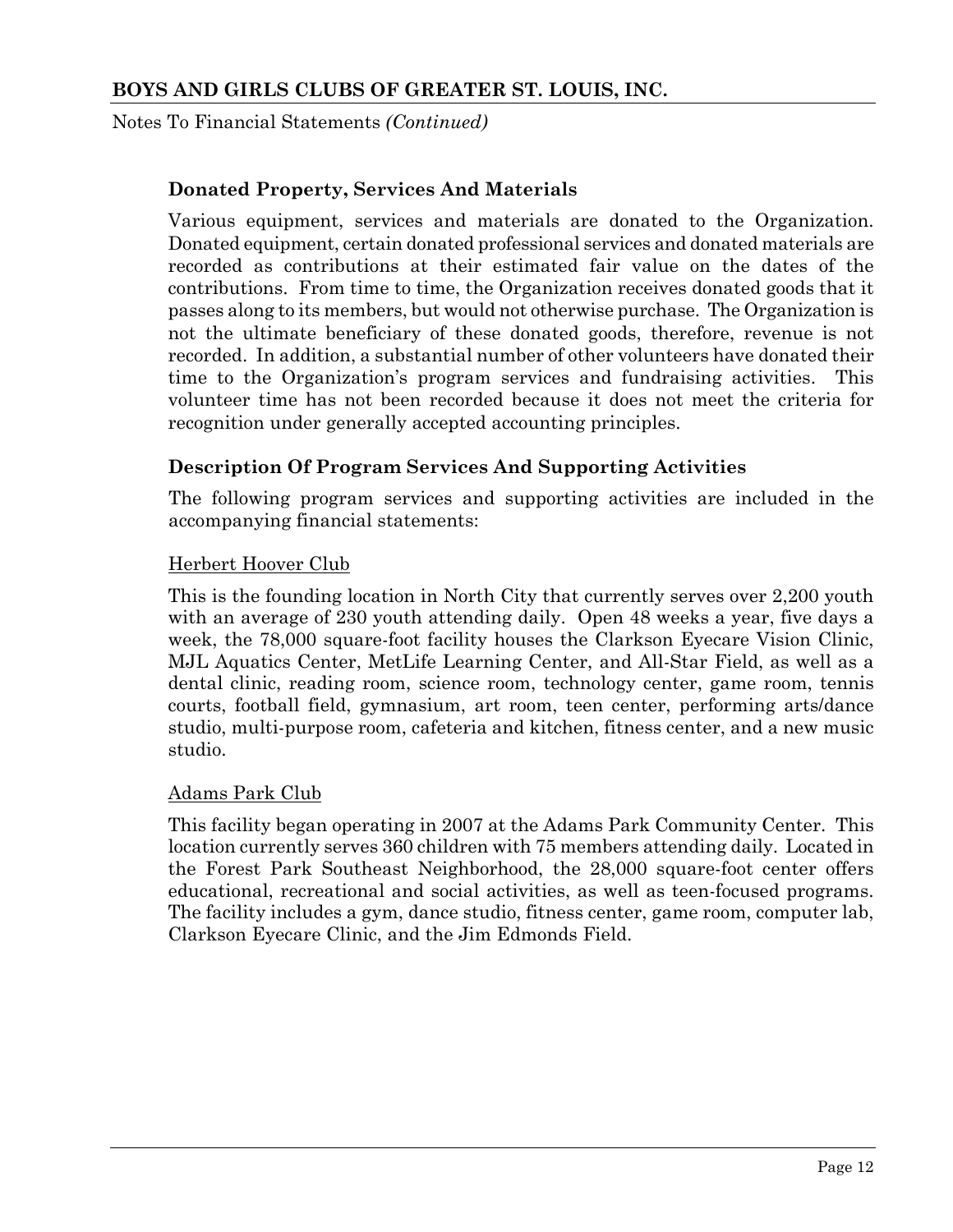Notes To Financial Statements *(Continued)*

#### Southeast Middle School Club

This is the Organization's first school-based site that opened in 2008. A partnership with Hazelwood School District and St. Louis County, it is located in the Spanish Lake area and operates five days a week. This unit shares a gymnasium, performance stage, library, technology center, cafeteria, art room and game room with the school and serves approximately 330 youth with 35 attending daily. The center offers education, recreational, and social activities, as well as teen-focused programs. Members can also access the dental and vision clinics at other locations.

#### East Middle School Club

This is the Organization's second school-based site that opened in late 2010 as a partnership with the Hazelwood School District and Washington University. This unit operates five days a week, sharing a library, cafeteria, classrooms and two gymnasiums with the school. This site serves 220 youth, with an average daily attendance of 30. The center provides educational, recreational, and social activities for teens. Members can also access the dental and vision clinics at other locations.

#### 21st Century Community Learning Centers

The Organization operates two learning centers at Adams and Columbia Elementary School, serving 80 students age six and up at each location. Staff members work directly with students for three hours each day, five days a week during school hours. By providing a low teacher-student ratio, the center can provide homework assistance and instructional activities differentiated to the specific needs of students. The program focuses on academic skill enhancement designed to enable youth to become proficient in educational basics like mathematics and communication skills, apply learning to everyday situations, and embrace technology to achieve success in a career. This program ended in August 2012.

#### Mentor St. Louis

This program empowers St. Louis elementary school students to succeed in school through structured, positive mentoring relationships with caring adult volunteers. Every year, youth in first through sixth grade are encouraged to develop a love of learning and ultimately reach their highest potential through literacy-based programming and supportive one-on-one relationships.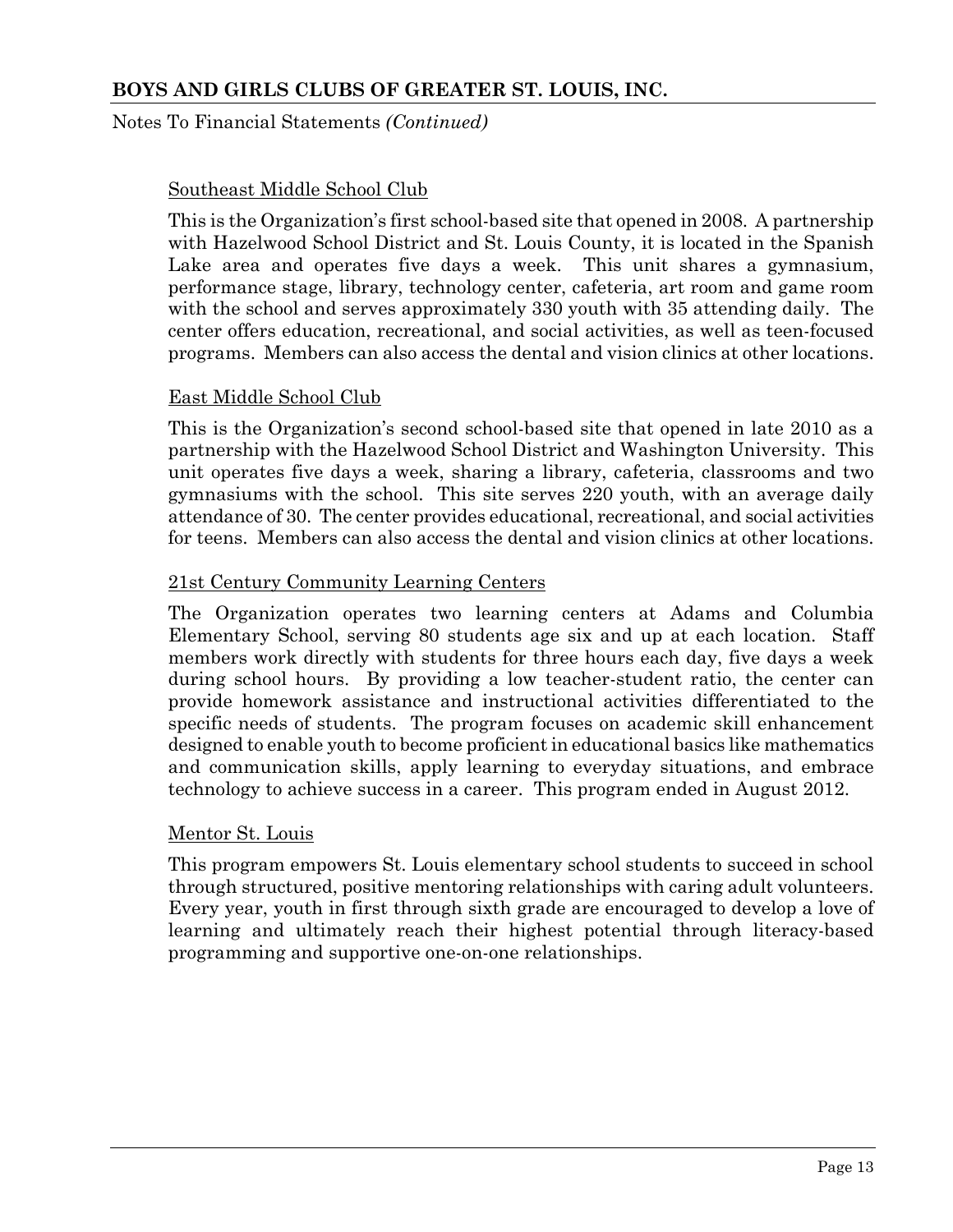Notes To Financial Statements *(Continued)*

# General And Administrative

General and administration includes the functions includes necessary to maintain an equitable employment program, ensure an adequate working environment, provide coordination and articulation of the Organization's program strategy, secure proper administrative functioning of the Board of Directors, maintain competent legal services for the program administration of the Organization, and manage the financial and budgetary responsibilities of the Organization.

### Development And Fundraising

The development and fundraising function provides the structure necessary to encourage and secure private financial support from individuals, foundations and corporations, as well as support from local, state, and federal government agencies.

# **Allocation Of Expenses**

Expenses are charged to program services and supporting activities on the basis of periodic time and expense studies. General and administrative expenses include those expenses that are not directly identifiable with any other specific function but provide for the overall support and direction of the Organization.

### **Tax Status**

The Organization constitutes a qualified not-for-profit organization under Section 501(c)(3) of the Internal Revenue Code and is, therefore, exempt from federal income taxes.

The Organization has a policy to evaluate tax positions which may be considered uncertain and has determined that no uncertain tax positions exist as of December 31, 2012. The Organization's tax returns for the tax years ended 2009 and later remain subject to examination by taxing authorities.

### **Subsequent Events**

Management has evaluated subsequent events through July 8, 2013, the date which the financial statements were available for issue.

### **Reclassifications**

Certain reclassifications have been made to the 2011 amounts, where appropriate, to conform with the presentation of such amounts for 2012.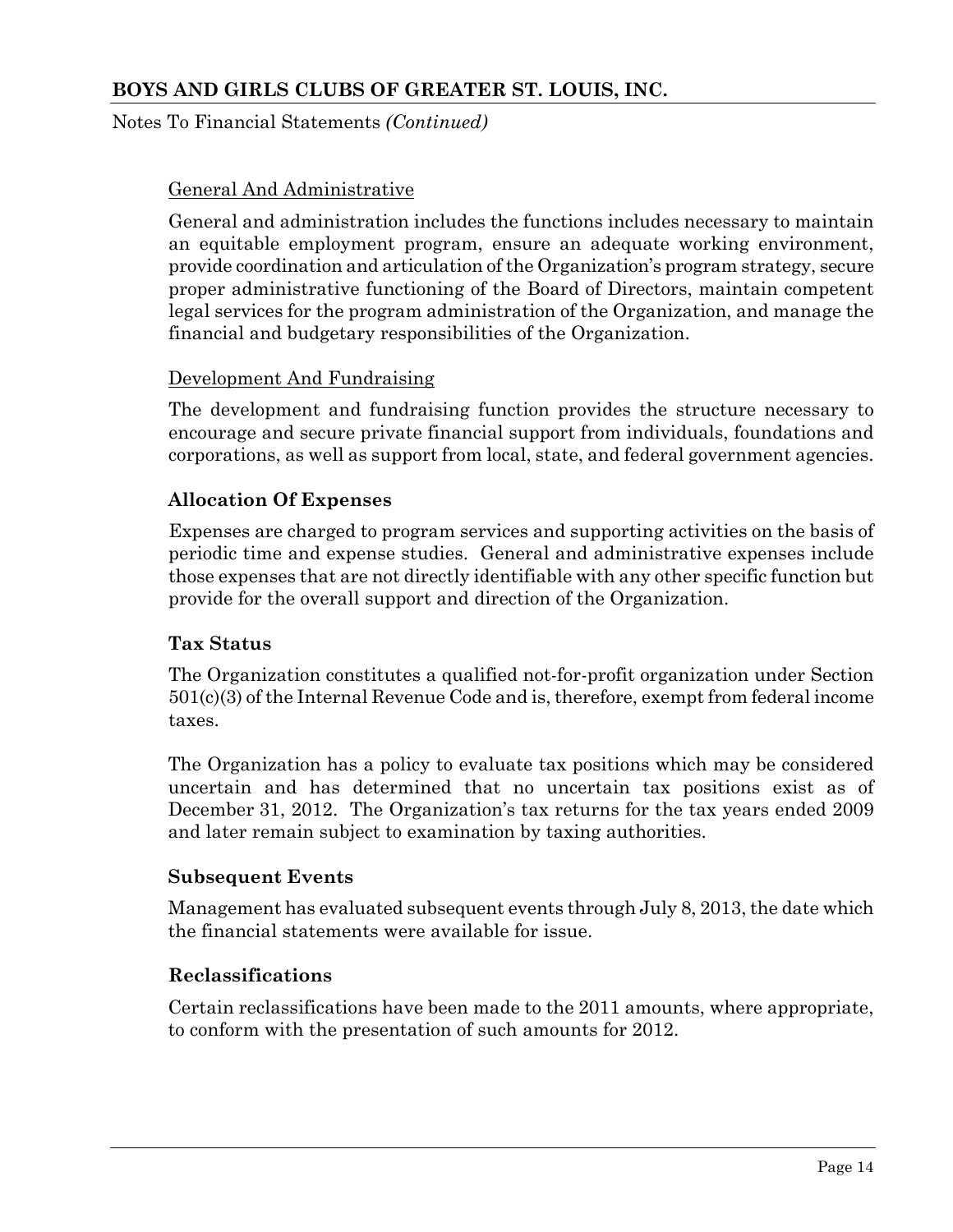Notes To Financial Statements *(Continued)*

# **2. Operations**

The Organization is a not-for-profit organization dedicated to providing recreational, athletic and educational facilities for youth in the metropolitan St. Louis area.

The Organization operates at several locations, two of which it owns. The Organization also has agreements with the Hazelwood School District to offer programs at Hazelwood East Middle School and South East Middle School. The cost for these services is funded by various grants.

During 2009, the Organization merged with Mentor St. Louis, a nonprofit corporation. Mentor St. Louis offers school-based mentoring supplemented by additional weekly contact with students in the St. Louis Public School District, including personal visits, phone calls and writing correspondence.

# **3. Investments**

Investments consist of:

|                         | 2012 |           |    |             | 2011            |    |           |  |
|-------------------------|------|-----------|----|-------------|-----------------|----|-----------|--|
|                         |      |           |    | Fair        |                 |    | Fair      |  |
|                         |      | Cost      |    | Value       | Cost            |    | Value     |  |
|                         |      |           |    |             |                 |    |           |  |
| Money market funds      | \$   | 90,047    | \$ | 90,047      | \$<br>603,291   | \$ | 603,291   |  |
| Certificates of deposit |      |           |    |             | 1,708           |    | 1,708     |  |
| Mutual funds            |      | 1,943,109 |    | 1,977,437   | 1,268,798       |    | 1,214,382 |  |
| Government obligations  |      | 158,562   |    | 163,464     | 166,178         |    | 173,104   |  |
| Corporate bonds         |      | 199,308   |    | 205,478     | 106,644         |    | 114,765   |  |
| Corporate stocks        |      | 647,303   |    | 654,912     | 477,432         |    | 503,937   |  |
| Closed-end funds        |      |           |    |             | 80,885          |    | 94,813    |  |
| Asset-backed securities |      |           |    |             | 144,734         |    | 144,253   |  |
|                         |      |           |    |             |                 |    |           |  |
|                         |      | 3,038,329 |    | \$3,091,338 | \$<br>2,849,670 | \$ | 2,850,253 |  |

For the years ended December 31, 2012 and 2011, unrealized gains of \$36,546 and \$75,601, respectively, were recorded to adjust investments to fair value. For the years ended December 31, 2012 and 2011, realized gains of \$134,284 and \$29,322, respectively, were recorded from the sale of investments.

Investment fees of \$25,644 and \$16,203 were incurred in 2012 and 2011, respectively, and are netted against investment income.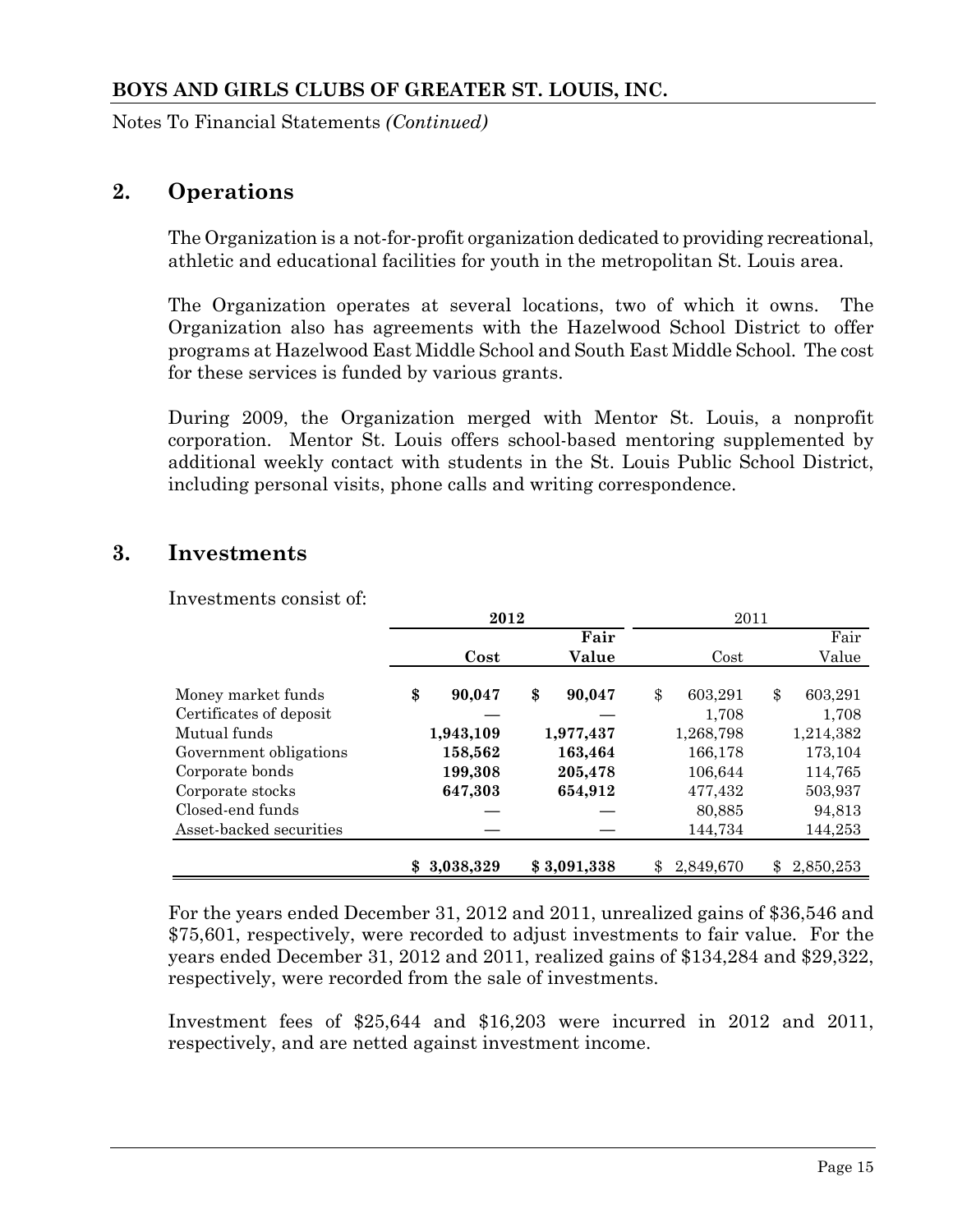Notes To Financial Statements *(Continued)*

Investments are classified in several funds as follows:

|                                             | 2012      | 2011      |
|---------------------------------------------|-----------|-----------|
| Amberg Fund                                 | 703,098   | 827,053   |
| Assets permanently restricted for endowment | 2,388,240 | 1,913,800 |
| Other funds and general investments         |           | 109,400   |
|                                             |           |           |
|                                             | 3,091,338 | 2,850,253 |

The Amberg Fund is designated for capital improvements and building repairs by the Board of Directors. Prior to 2011, the Taylor Fund was temporarily restricted for the Character & Leadership Development Program. During 2011, clarification of donor intent resulted in \$797,893 and \$202,107 of unrestricted assets and temporarily restricted assets, respectively, being reclassified to a permanently restricted endowment. The assets held for permanent endowment are described in Note 8.

# **4. Promises To Give**

Unconditional short-term promises consist of pledges that had not yet been collected at year end and are due within one year. Long-term promises to give include promises to give that are payable over a period greater than one year. At December 31, 2012 and 2011, unconditional promises to give are expected to be collected as follows:

|                                       |     | 2012      | 2011      |
|---------------------------------------|-----|-----------|-----------|
| Pledges due in less than one year     | SS. | 1,056,749 | 796,633   |
| Pledges due in 1 - 5 years            |     | 900,000   | 600,000   |
| Less: Present value discount          |     | (37,575)  | (47, 605) |
|                                       |     | 1,919,174 | 1,349,028 |
| Less: Allowance for doubtful accounts |     | (14, 080) | (14,080)  |
|                                       |     | 1,905,094 | 1,334,948 |

Promises to give receivable in more than one year are discounted at a rate of 2.89%-6%.

The United Way of Greater St. Louis, Inc. (United Way) provides funding for the Organization's activities. Notification of the succeeding year's funding is received by the Organization in December. Accordingly, the amounts awarded for 2012 and 2011 of \$588,751 and \$580,751, respectively, were recorded as temporarily restricted contributions and related promises to give at December 31, 2012 and 2011, respectively (Note 7).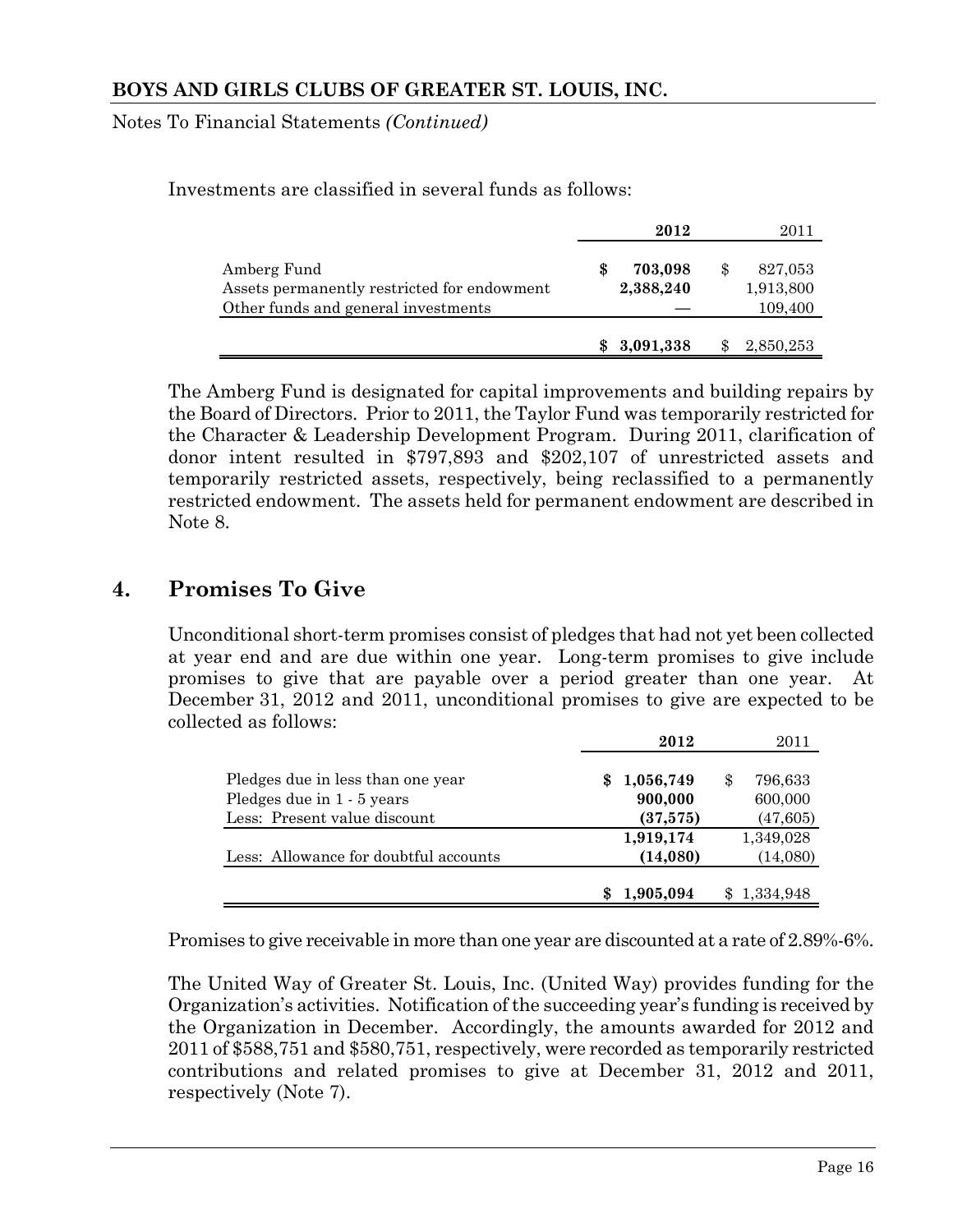Notes To Financial Statements *(Continued)*

In 2011, the Organization received an unconditional promise to give for a permanent endowment from an individual to contribute \$1,000,000 over a five-year period. Payments began at the end of 2011 and will continue through the end of 2015. At December 31, 2012, \$600,000 of the promises to give and a discount of \$28,795 are included in permanently restricted net assets for education and career development programs.

The Organization received a long-term conditional promise to give from a local corporation for approximately \$500,000 to establish an endowment for technology programs. Payments began in 2010 and will continue through 2014. Receipt of the funding each year is conditional upon the local corporation's continued financial success. \$100,000 was received in 2012 and 2011.

In December 2012, the Organization received a short-term conditional promise to give from a charitable trust for \$50,000. If the Organization can raise \$80,000 in 2013 for pool repairs, the charitable trust will donate \$50,000.

Additionally, the Organization received a long-term conditional promise to give from the Foundation. The promise to give provides funding each year to use for capacity building and strengthening of the Organization. Receipt of the funding each year is conditional upon the Organization's ability to achieve its capacity and goals and upon the Foundation's approval of the plans. Funding received in 2012 and 2011 was \$132,279 and \$221,703, respectively.

# **5. Property And Equipment**

Property and equipment consist of:

|                                | 2012            | 2011             |
|--------------------------------|-----------------|------------------|
| Land                           | \$<br>698,206   | \$<br>698,206    |
| Land improvements              | 136,855         | 136,855          |
| Buildings and improvements     | 15,839,217      | 15,752,612       |
| Furniture and equipment        | 1,056,935       | 1,002,489        |
| Construction in progress       |                 | 30,746           |
|                                | 17,731,213      | 17,620,908       |
| Less: Accumulated depreciation | 5,901,002       | 5,462,423        |
|                                | 11,830,211<br>S | 12,158,485<br>\$ |

Depreciation expense charged to revenues amounted to \$438,579 in 2012 and \$462,651 in 2011.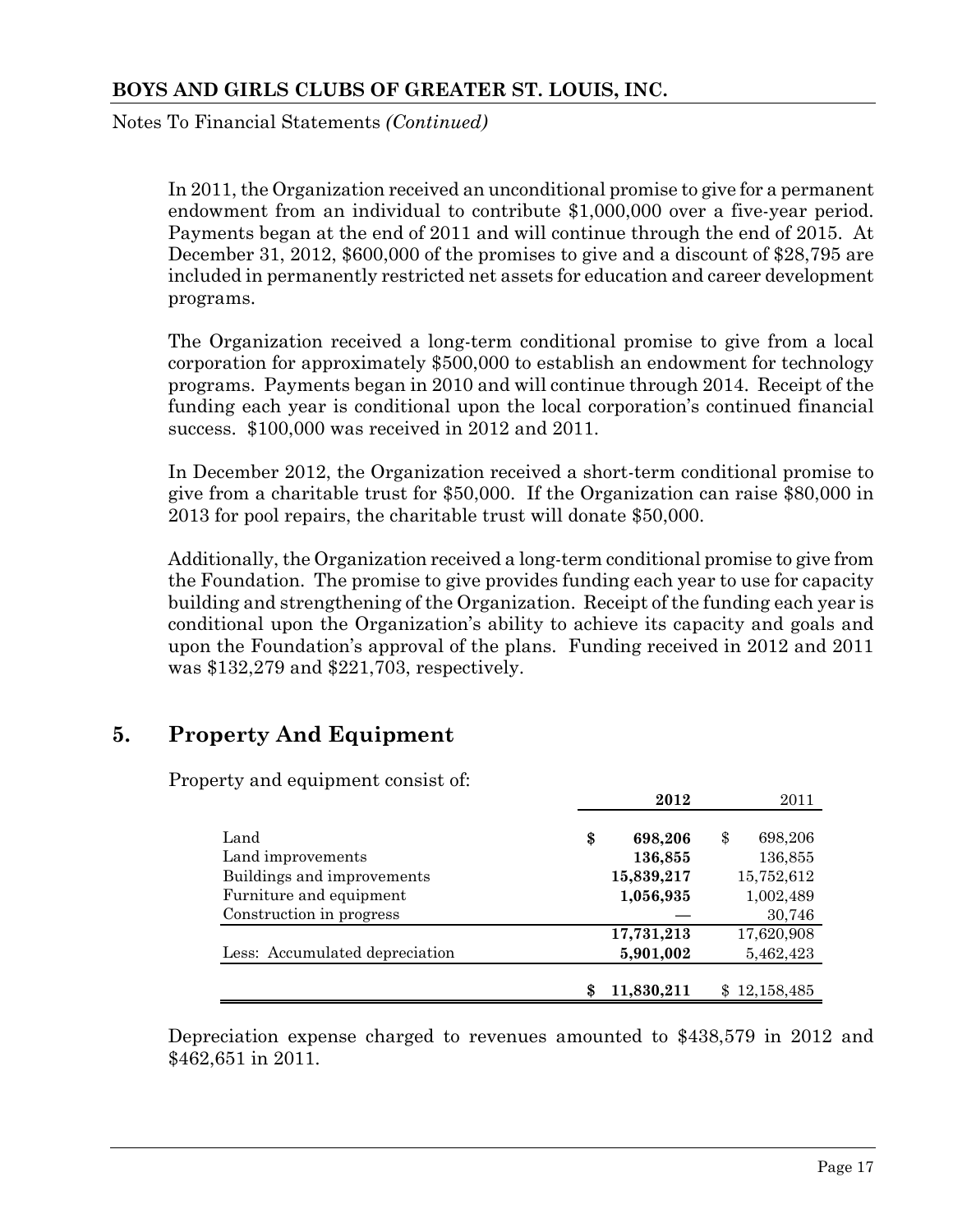Notes To Financial Statements *(Continued)*

# **6. Long-Term Debt**

| The following is a summary of long-term debt:                                                                                                                                                                                                                                                                                                                                                                                                                                                  |                |                 |
|------------------------------------------------------------------------------------------------------------------------------------------------------------------------------------------------------------------------------------------------------------------------------------------------------------------------------------------------------------------------------------------------------------------------------------------------------------------------------------------------|----------------|-----------------|
|                                                                                                                                                                                                                                                                                                                                                                                                                                                                                                | 2012           | 2011            |
| Note payable - Illinois Facility Fund, principal and interest<br>are payable monthly in equal installments of \$8,304<br>through July 1, 2024. The loan is secured by a first deed of<br>trust on the property on North Grand. The note bears<br>interest at 5.75% fixed rate through July 2014. Interest is<br>recalculated every five years, so the interest rate will be<br>adjusted in July 2014 and 2019.                                                                                 | \$<br>841,289  | \$<br>891,002   |
| Note payable - Illinois Facility Fund, principal and interest<br>are payable monthly in equal installments of \$6,329<br>through October 1, 2022. The loan is secured by a second<br>deed of trust on the property on North Grand. The note<br>bore interest at 6% fixed rate through October 2012. As of<br>November 2012, the note bears interest at 2.89%. Interest<br>is recalculated every five years, so the interest rate was<br>adjusted in October 2012 and will be adjusted again in |                |                 |
| 2017.                                                                                                                                                                                                                                                                                                                                                                                                                                                                                          | 560,144        | 603,916         |
|                                                                                                                                                                                                                                                                                                                                                                                                                                                                                                | 1,401,433      | 1,494,918       |
| Less: Current maturities of long-term debt                                                                                                                                                                                                                                                                                                                                                                                                                                                     | 113,194        | 90,525          |
|                                                                                                                                                                                                                                                                                                                                                                                                                                                                                                | 1,288,239<br>S | \$<br>1,404,393 |

The above notes payable contain covenants pertaining to the maintenance and sale of property, loans and advances, and substantial changes in management or ownership.

The scheduled maturities of the long-term debt at December 31, 2012 are as follows:

| Year       | Amount        |
|------------|---------------|
|            |               |
| 2013       | \$<br>113,194 |
| 2014       | 118,075       |
| 2015       | 123,192       |
| 2016       | 128,556       |
| 2017       | 134,181       |
| Thereafter | 784,235       |
|            |               |
|            | 1,401,433     |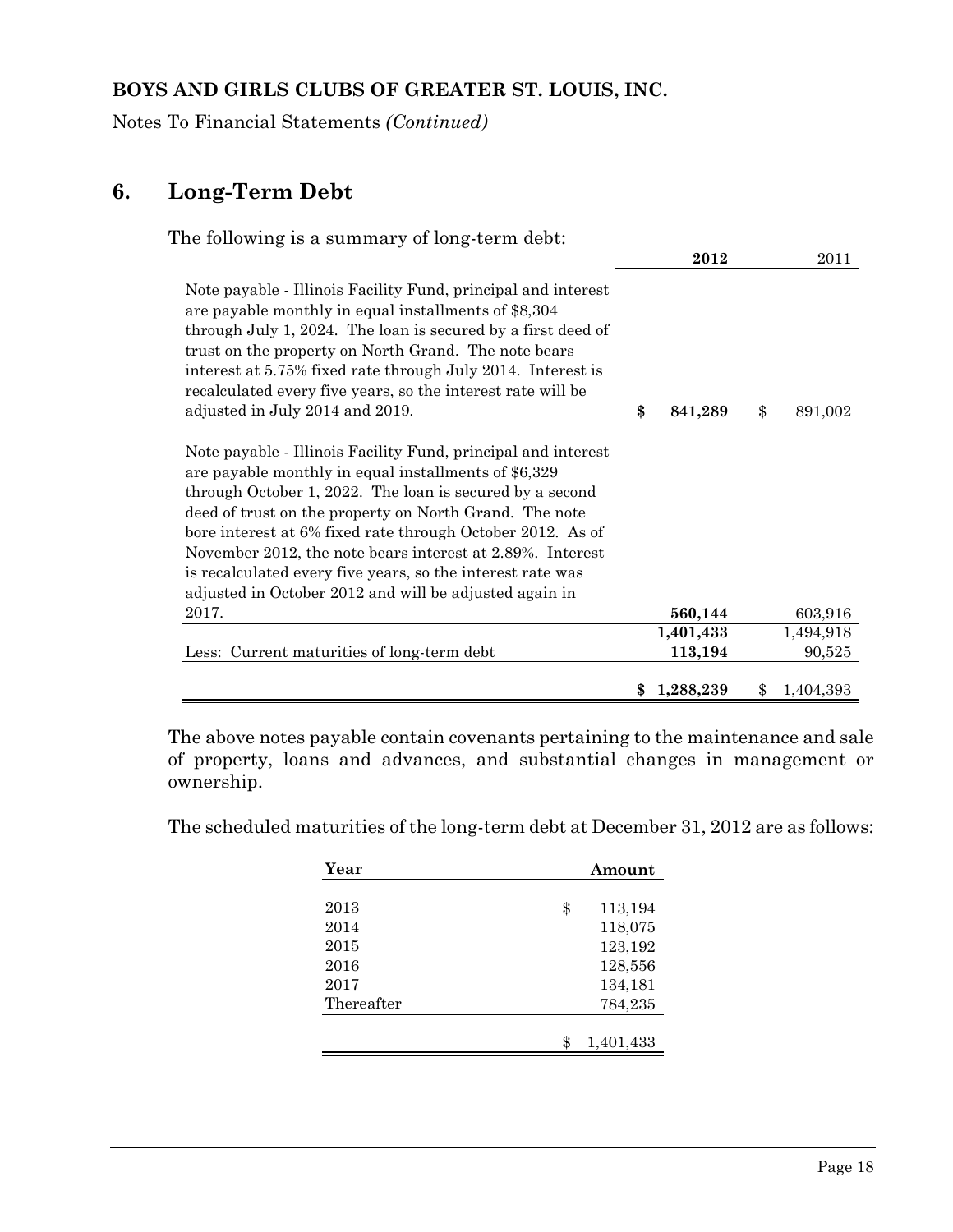Notes To Financial Statements *(Continued)*

# **7. Restricted Net Assets**

Temporarily restricted net assets are restricted as follows:

|                                          | 2012          | 2011          |
|------------------------------------------|---------------|---------------|
|                                          |               |               |
| United Way - time restricted (Note 5)    | \$<br>588,751 | \$<br>580,751 |
| Time restrictions - other                | 315,673       |               |
| Deaconess Foundation - building capacity | 73,461        | 45,770        |
| Security lighting project                | 19,301        | 88,320        |
| Adams Park programs                      | 750,000       |               |
| Various programs                         | 5,000         |               |
|                                          |               |               |
|                                          | 1,752,186     | 714,841       |

Net assets were released from donor-imposed restrictions as follows:

|                                              | 2012          | 2011            |
|----------------------------------------------|---------------|-----------------|
|                                              |               |                 |
| Expiration of time restrictions - United Way | \$<br>580,751 | \$<br>574,501   |
| Adams Park programs                          | 250,000       | 250,000         |
| Mentor St. Louis                             |               | 15,000          |
| Dental clinic                                | 15,000        | 15,000          |
| Deaconess Foundation - building capacity     | 104,588       | 221,703         |
| Summer program                               | 5,000         | 20,000          |
| Project learn                                | 155,000       | 75,000          |
| Teen programs                                | 35,385        | 21,580          |
| Health and life programs                     | 35,000        | 25,000          |
| Security lighting project                    | 69,019        |                 |
| Various programs                             | 155,277       | 177,311         |
|                                              |               |                 |
|                                              | 1,405,020     | \$<br>1,395,095 |

As described in Note 8, the Board of Directors has designated the Amberg Fund for capital improvements and building repairs. As of December 31, 2012 and 2011, the balance in the Amberg Fund was \$703,089.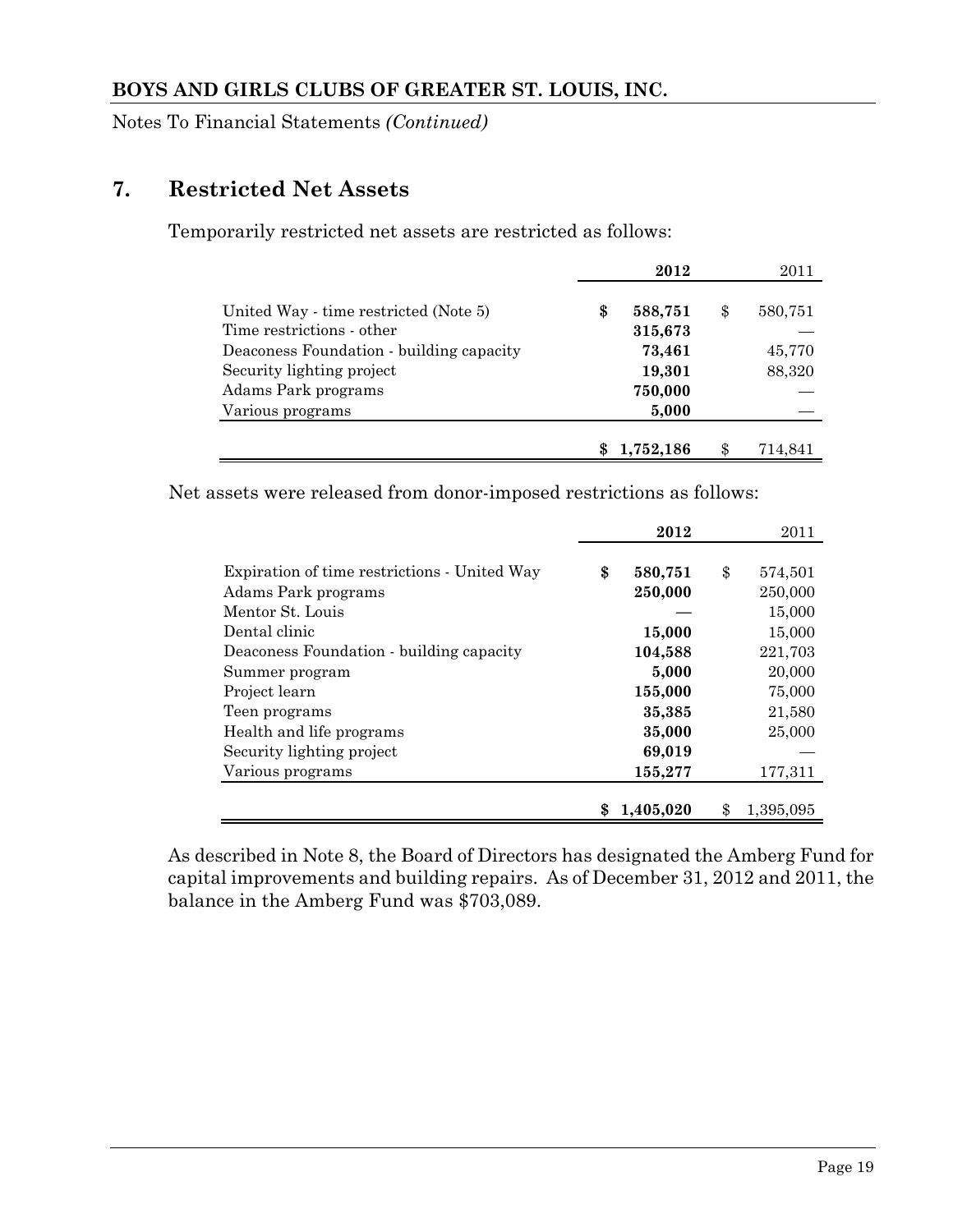Notes To Financial Statements *(Continued)*

|                                                      | 2012             | 2011            |
|------------------------------------------------------|------------------|-----------------|
| Taylor Fund for character and leadership<br>programs | 1,000,000<br>SS. | 1,000,000<br>\$ |
| Mentor St. Louis Fund for school-based               |                  |                 |
| mentoring programs                                   | 672,900          | 672,900         |
| Emerson Fund for technology programs                 | 300,000          | 200,000         |
| Mary Ann Lee Fund for education and                  |                  |                 |
| career development programs                          | 971,205          | 952,395         |
|                                                      |                  |                 |
|                                                      | 2.944.105        | 2,825,295       |

Permanently restricted net assets are subject to the following restrictions:

Permanently restricted net assets consist of endowments as described in Note 8.

# **8. Permanently Restricted Endowment Funds**

The Organization's endowments consist of the following funds:

|                       | <b>Purpose</b>                    | Year        |
|-----------------------|-----------------------------------|-------------|
| <b>Endowment Fund</b> | Restriction                       | Established |
|                       |                                   |             |
| Taylor Fund           | Character and leadership programs | 2006        |
| Mentor St. Louis Fund | School-based mentoring programs   | 2009        |
| Emerson Fund          | Technology programs               | 2010        |
| Mary Ann Lee Fund     | Education and career development  | 2011        |

The Board of Directors of the Organization has interpreted relevant law to mean that the fair value of the original endowment is restricted in perpetuity, absent explicit donor stipulations to the contrary. Additionally, the Board of Directors has adopted a formal investment policy that details the objectives and constraints of the endowment. The primary goal of the endowments is long term growth and preservation of purchasing power by achieving returns in excess of the rate of inflation. The investment policy accepts minimal risk but acknowledges the need to assume risk in order to preserve long-term financial assets. The policy calls for a specific allocation of funds with periodic rebalancing at the discretion of the investment manager. The investment policy includes a formal spending policy which allows the Organization to distribute a maximum annual amount of 4% of the current market value of each endowment.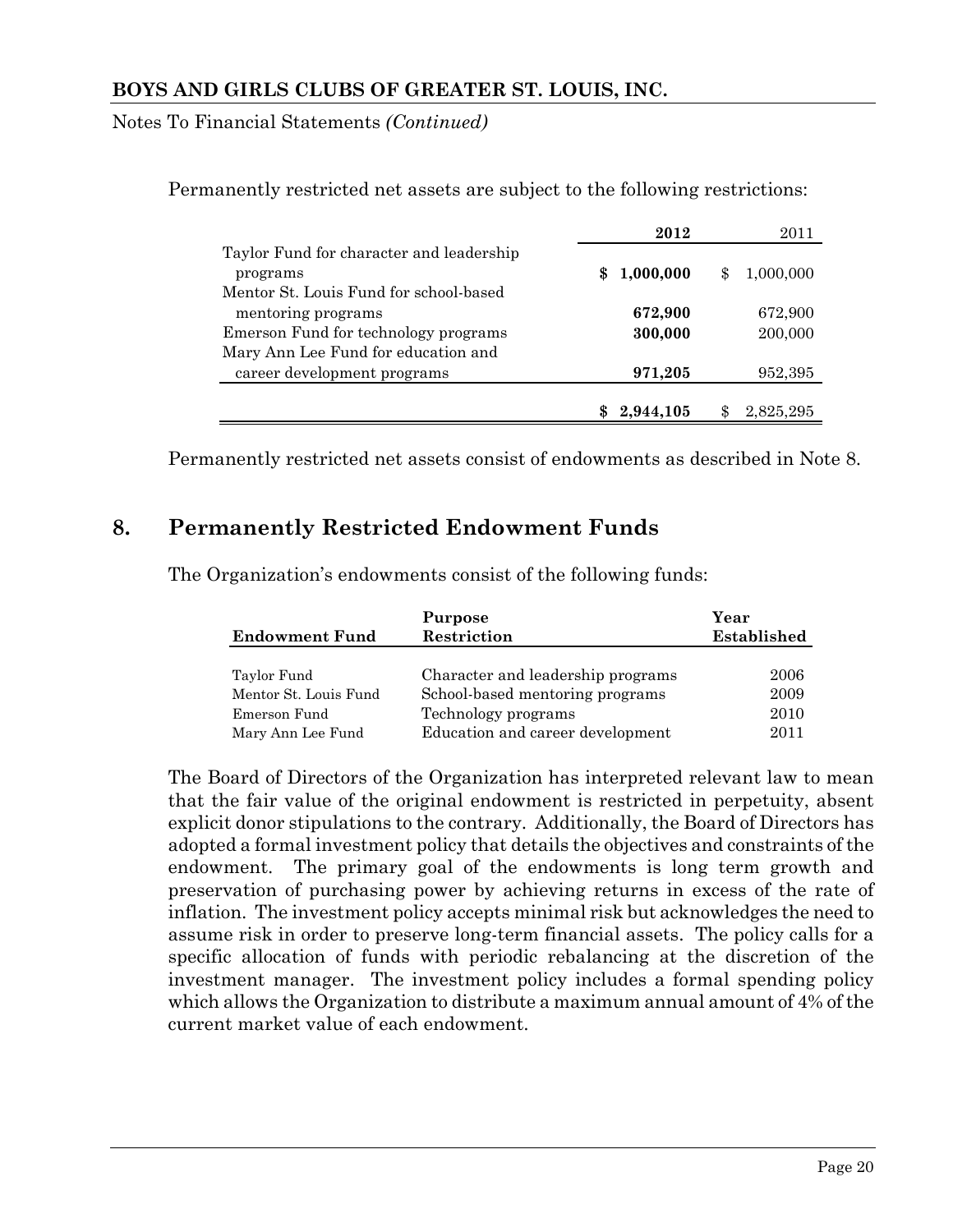Notes To Financial Statements *(Continued)*

As of December 31, 2012 and 2011, the net asset composition of the endowments are as follows:

|              |                              |                                                               |              |                                                        | Total     |
|--------------|------------------------------|---------------------------------------------------------------|--------------|--------------------------------------------------------|-----------|
| \$<br>58,202 | \$                           | \$                                                            | 1,000,000    | \$                                                     | 1,058,202 |
| (65,988)     |                              |                                                               | 672,900      |                                                        | 606,912   |
| 9,723        |                              |                                                               | 300,000      |                                                        | 309,723   |
| 13,403       |                              |                                                               | 400,000      |                                                        | 413,403   |
| \$<br>15,340 | \$                           | \$                                                            | 2,372,900    | $\mathbf{\$}$                                          | 2,388,240 |
|              |                              |                                                               |              |                                                        |           |
|              |                              |                                                               |              |                                                        | Total     |
|              | Unrestricted<br>Unrestricted | <b>Temporarily</b><br>Restricted<br>Temporarily<br>Restricted | 2012<br>2011 | Permanently<br>Restricted<br>Permanently<br>Restricted |           |

|                                      | unrestricted            | restricted | restricted           | Total                  |
|--------------------------------------|-------------------------|------------|----------------------|------------------------|
| Taylor Fund<br>Mentor St. Louis Fund | (29, 137)<br>(129, 963) |            | 1.000.000<br>672,900 | 970,863<br>542,937     |
| Emerson Fund                         |                         |            | 200,000              | 200,000                |
| Mary Ann Lee Fund                    | (159, 100)              | \$         | 200,000<br>2.072.900 | 200,000<br>\$1,913,800 |
|                                      |                         |            |                      |                        |

The changes in the endowment net assets for the years ended December 31, 2012 and 2011 are as follows:

|                                   |                 | Temporarily | Permanently     |                  |
|-----------------------------------|-----------------|-------------|-----------------|------------------|
|                                   | Unrestricted    | Restricted  | Restricted      | Total            |
| Balance - January 1, 2011         | \$<br>(99, 224) | \$          | \$<br>772,900   | \$<br>673,676    |
| Interest and dividends            | 16,972          |             |                 | 16,972           |
| Realized loss                     | 779             |             |                 | 779              |
| Unrealized gain                   | (17, 406)       |             |                 | (17, 406)        |
| Total investment return           | 345             |             |                 | 345              |
| Contributions                     |                 |             | 300,000         | 300,000          |
| Clarification of donor intent     | (29, 137)       |             | 1,000,000       | 970,863          |
| Amounts appropriated for spending | (31,084)        |             |                 | (31,084)         |
| Balance - December 31, 2011       | (159, 100)      |             | 2,072,900       | 1,913,800        |
| Interest and dividends            | 57,211          |             |                 | 57,211           |
| Realized gain                     | 70,281          |             |                 | 70,281           |
| Unrealized loss                   | 50,330          |             |                 | 50,330           |
| Total investment return           | 177,822         |             |                 | 177,822          |
| Contributions                     |                 |             | 300,000         | 300,000          |
| Amounts appropriated for spending | (3,382)         |             |                 | (3, 382)         |
| Balance - December 31, 2012       | 15,340<br>\$    | \$          | 2,372,900<br>\$ | 2,388,240<br>\$. |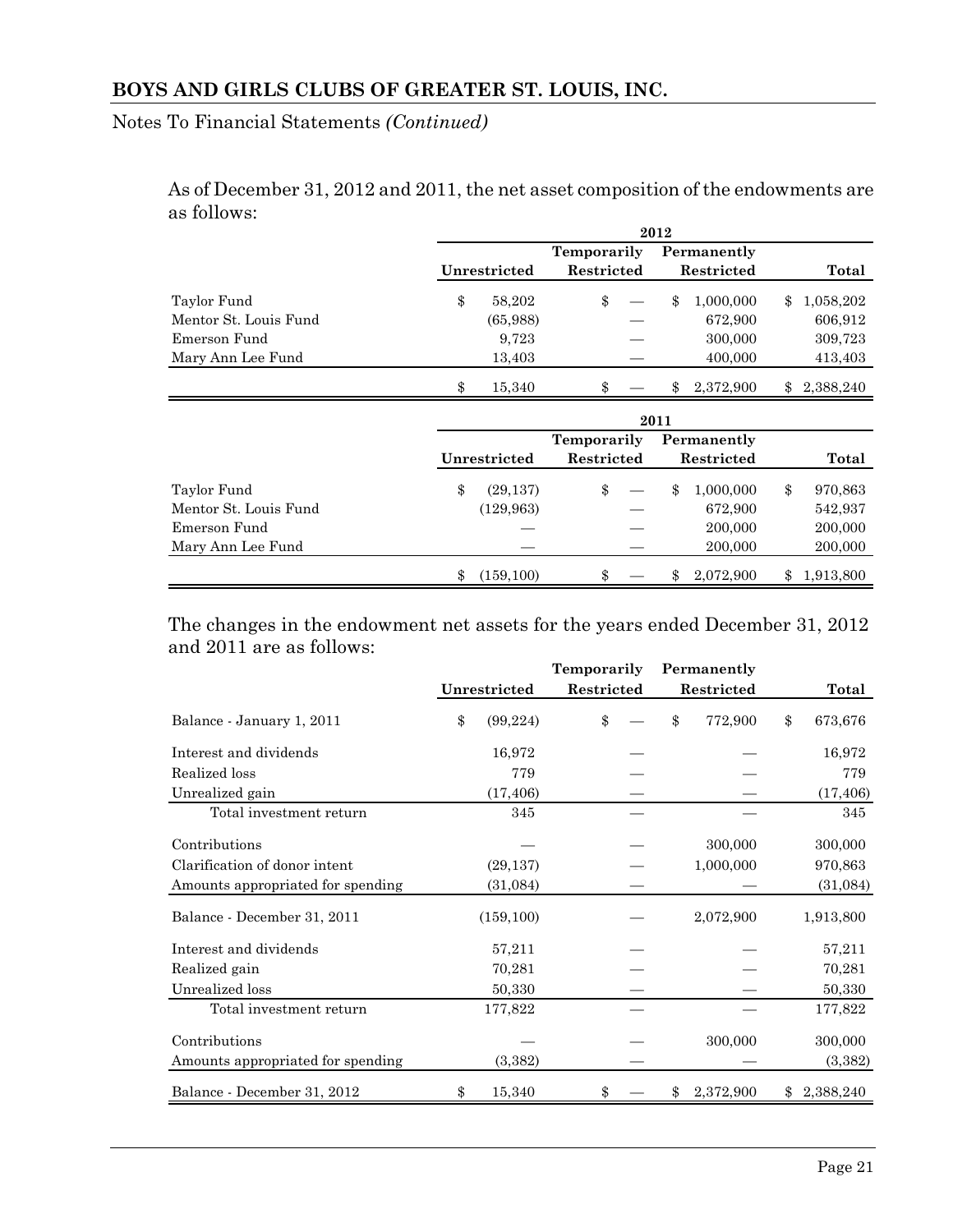Notes To Financial Statements *(Continued)*

Periodically, the fair market value of the assets associated with the Mentor St. Louis and character and leadership endowment funds have fallen below the level that the donors require the Organization to maintain in perpetuity. In accordance with GAAP, deficiencies of this nature are reported in unrestricted net assets as of December 31, 2012 and 2011 in the amount of \$65,988 and \$159,100, respectively. These deficiencies resulted from unfavorable investment market conditions during previous years.

# **9. Commitments**

In connection with Adams Park Community Center, the Organization has become party to several real estate land lease agreements with the City of St. Louis and the Board of Education of the City of St. Louis. Commitments under the lease arrangement are not material to the Organization's financial statements.

# **10. Defined Contribution Plan**

The Organization maintains a Section 403(b) defined contribution plan covering essentially all full-time employees. Pension expense totaled \$26,345 and \$1,750 for the years ended December 31, 2012 and 2011, respectively. In 2012 and 2011, the Organization offered a match equal to 2.5% of employee contributions. As of December 31, 2012 and 2011, the Organization had estimated accrued contributions outstanding of \$24,732 and \$24,947, respectively, which are included in accounts payable and accrued expenses in the statement of financial position.

# **11. Fair Value**

The Organization accounts for certain investments at fair value as required by generally accepted accounting principles. Fair value is defined as the exchange price that would be received for an asset or paid to transfer a liability (an exit price) in the principal or most advantageous market for the asset or liability in an orderly transaction between market participants on the measurement date. The valuation techniques are required to maximize the use of observable inputs and minimize the use of unobservable inputs.